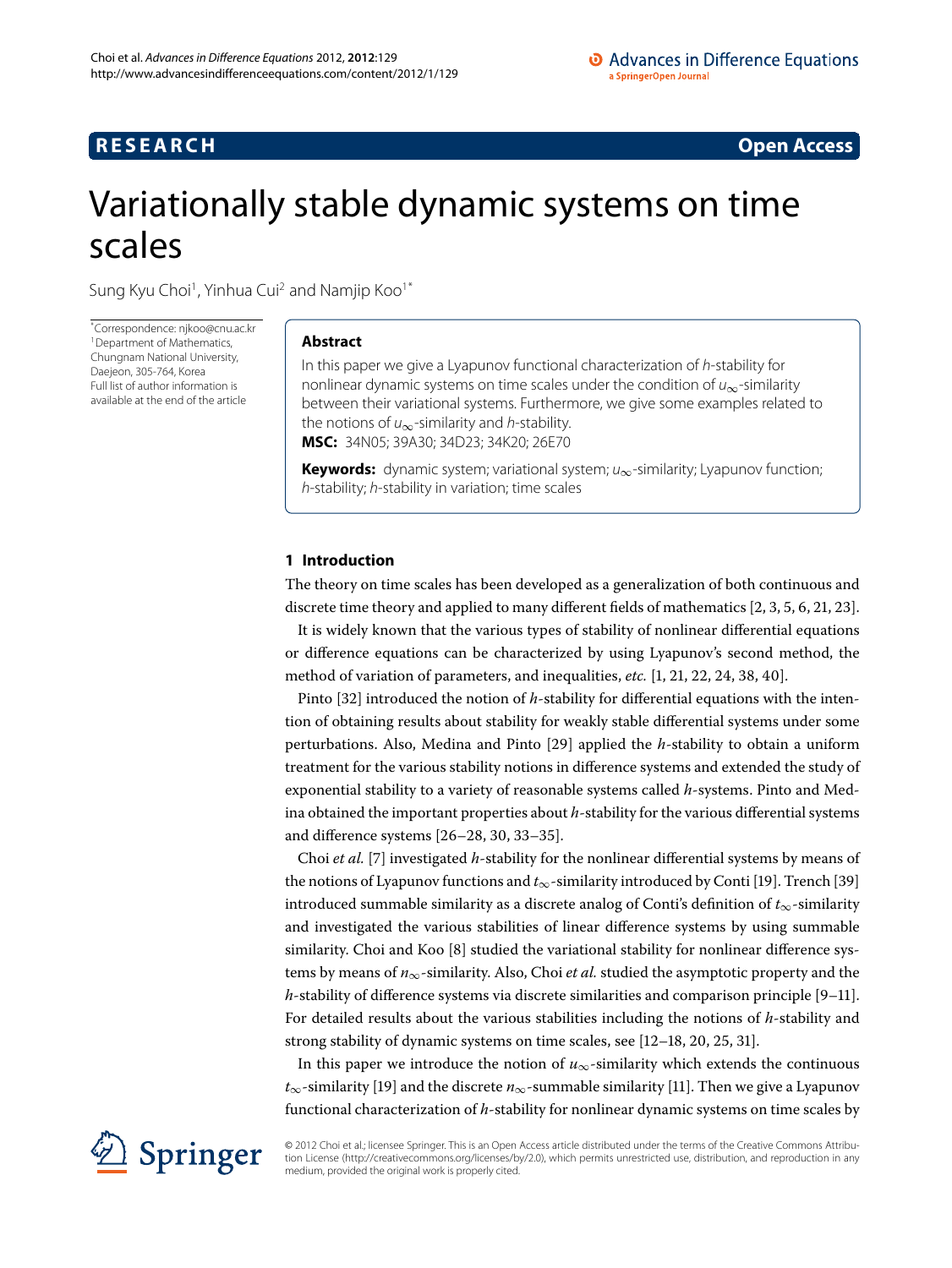assuming the condition of  $u_{\infty}$ -similarity between its variational systems. Furthermore, we give some examples related to the notions of  $u_{\infty}$ -similarity and *h*-stability on time scales.

## **2 Main results**

We refer the reader to Ref. [\[](#page-15-4)5] for all the basic definitions and results on time scales necessary for this work (*e.g.*, delta differentiability, rd-continuity, exponential function and its properties).

It is assumed throughout that a time scale  $\mathbb T$  will be unbounded above. If  $\mathbb T$  has a leftscattered maximum *m*, then  $\mathbb{T}^k = \mathbb{T} - \{m\}$ . Otherwise,  $\mathbb{T}^k = \mathbb{T}$ . Let  $\mathbb{R}^n$  be the *n*-dimensional real Euclidean space.  $C_{\text{rd}}(\mathbb{T} \times \mathbb{R}^n, \mathbb{R}^n)$  denotes the set of all rd-continuous functions from  $\mathbb{T} \times \mathbb{R}^n$  to  $\mathbb{R}^n$  and  $\mathbb{R}_+ = [0, \infty)$ .

We consider the dynamic system

<span id="page-1-2"></span><span id="page-1-0"></span>
$$
x^{\Delta} = f(t, x), \quad x(t_0) = x_0, t_0 \in \mathbb{T}, \tag{2.1}
$$

where  $f \in C_{\rm rd}(\mathbb{T} \times \mathbb{R}^n, \mathbb{R}^n)$  with  $f(t, 0) = 0$ , and  $x^{\Delta}$  is the delta derivative of  $x : \mathbb{T} \to \mathbb{R}^n$  with respect to  $t \in \mathbb{T}$ . We assume that  $f_x = \frac{\partial f}{\partial x}$  exists and is rd-continuous on  $\mathbb{T} \times \mathbb{R}^n$ . Let  $x(t) =$  $x(t, t_0, x_0)$  be the unique solution of (2.1) satisfying the initial condition  $x(t_0, t_0, x_0) = x_0$ . For the existence and uniqueness of solutions of nonlinear dynamic system  $(2.1)$ , see [23[\]](#page-15-7).

Also, we consider its associated variational systems

<span id="page-1-1"></span>
$$
\nu^{\Delta} = f_x(t,0)\nu \tag{2.2}
$$

and

$$
z^{\Delta} = f_x(t, x(t, t_0, x_0))z,
$$
\n(2.3)

where  $I + \mu(t) f_x(t, x(t))$  is invertible for all  $t \in \mathbb{T}$  and *I* denotes the  $n \times n$  identity matrix. To establish our main results we will use the following lemmas.

**Lemma 2.1** [\[](#page-15-9)22, Theorem 2.6.4] *Assume that*  $x(t, t_0, x_0)$  *and*  $x(t, t_0, y_0)$  *are the solutions of system (2.1) through*  $(t_0, x_0)$  *and*  $(t_0, y_0)$  *respectively, which exist for each*  $t \in \mathbb{T}_0$  *and are such that*  $x_0$  *and*  $y_0$  *belong to a convex subset*  $D$  *of*  $\mathbb{R}^n$ *. Then* 

<span id="page-1-3"></span>
$$
x(t,t_0,y_0)-x(t,t_0,x_0)=\int_0^1\Phi(t,t_0,x_0+\tau(y_0-x_0))\,d\tau\cdot(y_0-x_0),\quad t\in\mathbb{T}_0,
$$

*where*  $\Phi$  *is a fundamental matrix of (2[.](#page-1-1)3) and*  $\mathbb{T}_0 = \mathbb{T} \cap [t_0, \infty)$ *.* 

This lemma can be proved in the same manner as that of Theorem 2.6.4 in  $[22]$ , so we omit the detail.

**Lemma 2.2** [23[,](#page-15-7) Lemma 2.7.1] *Let*  $f \in C_{\text{rd}}(\mathbb{T}^k \times D, \mathbb{R}^n)$ *, where D is an open convex set in*  $\mathbb{R}^n$ . Suppose that  $f_x$  exists and is rd-continuous. Then

$$
f(t,x_2)-f(t,x_1)=\int_0^1 f_x(t,sx_2+(1-s)x_1)\,ds(x_2-x_1),\quad t\in\mathbb{T}.
$$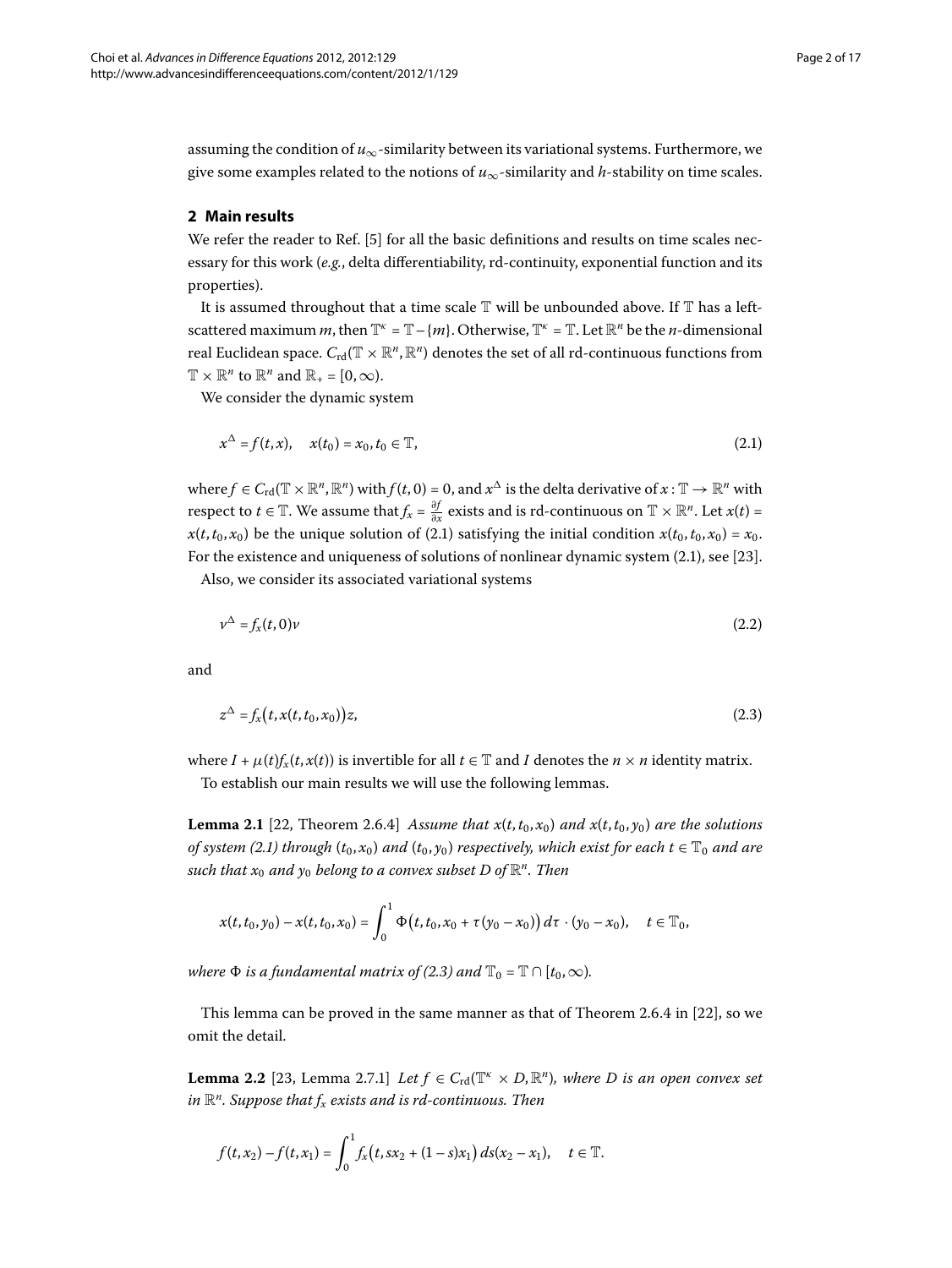<span id="page-2-0"></span>In order to prove the variation of parameters formula on time scales, we need the following result on differentiability of solutions with respect to initial values.

**Lemma 2.3** Assume that  $f: \mathbb{T}_0 \times \mathbb{R}^n \to \mathbb{R}^n$  possesses partial derivatives on  $\mathbb{T}_0 \times \mathbb{R}^n$  and  $f_x(t, x(t, t_0, x_0))$  *is rd-continuous on*  $\mathbb{T}$ *[.](#page-1-0) Let*  $x(t) = x(t, t_0, x_0)$  *be the solution of (2.1), which exists for*  $t > t_0$  *and let* 

$$
H(t,t_0,x_0)=\frac{\partial f(t,x(t,t_0,x_0))}{\partial x}.
$$
\n(2.4)

*Then*

$$
\Phi(t, t_0, x_0) = \frac{\partial x(t, t_0, x_0)}{\partial x_0} \tag{2.5}
$$

*exists and is the solution of*

$$
\Phi^{\Delta}(t, t_0, x_0) = H(t, t_0, x_0) \Phi(t, t_0, x_0), \quad t \in \mathbb{T}_0,
$$
\n(2.6)

$$
\Phi(t_0, t_0, x_0) = I. \tag{2.7}
$$

The proof of Lemma 2[.](#page-2-0)3 follows simply by differentiating the solution identity

$$
x^{\Delta}(t,t_0,x_0) = f(t,x(t,t_0,x_0)), \quad t \ge t_0,
$$

with respect to  $x_0$ . It is a special case of [36, Satz 1.2.22].

**Remark 2[.](#page-2-0)1** [23[,](#page-15-7) Theorem 2.7.1]  $H(t, t_0, x_0)$  in Lemma 2.3 is given by

$$
H(t,t_0,x_0)=\lim_{\xi\to 0}\int_0^1 f_x(t,sx(t,t_0,x_0)+(1-s)x(t,t_0,x_0+\xi))\,ds.
$$

It follows from Lemma 2[.](#page-2-0)3 that the fundamental matrix solution  $\Phi(t, t_0, 0)$  of (2.2) is given by

$$
\Phi(t,t_0,0)=\frac{\partial x(t,t_0,0)}{\partial x_0}
$$

and the fundamental matrix solution  $\Phi(t, t_0, x_0)$  of (2.3) is given by

<span id="page-2-1"></span>
$$
\Phi(t,t_0,x_0)=\frac{\partial x(t,t_0,x_0)}{\partial x_0}
$$

or equivalently

$$
x(t, t_0, x_0) = \left[ \int_0^1 \Phi(t, t_0, s x_0) ds \right] x_0.
$$
 (2.8)

Let  $M_n(\mathbb{R})$  be the set of all  $n \times n$  matrices over  $\mathbb{R}$ . The class of all rd-continuous functions  $A: \mathbb{T} \to M_n(\mathbb{R})$  is denoted by

$$
C_{\mathrm{rd}}\big(\mathbb{T},M_n(\mathbb{R})\big).
$$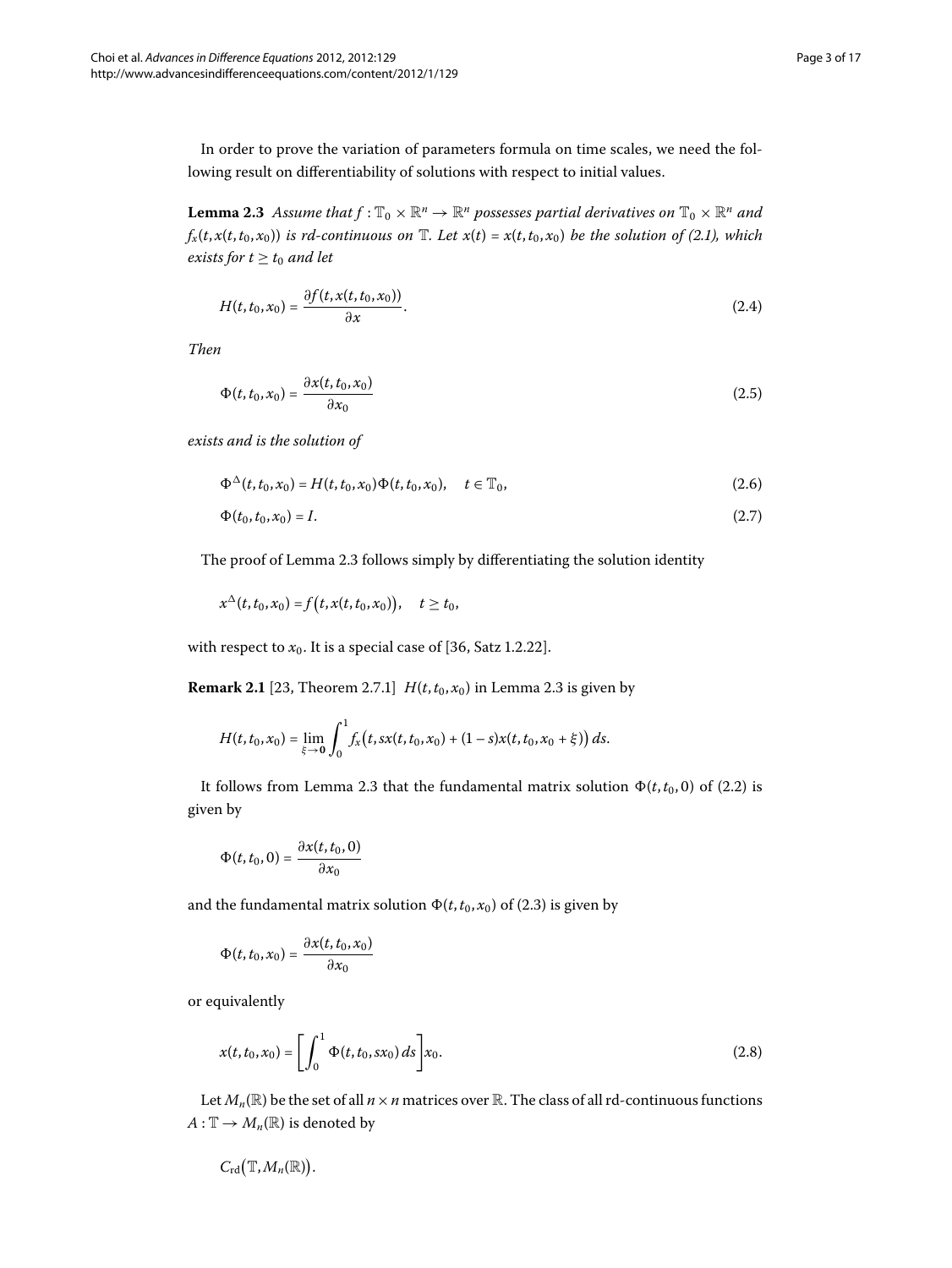Consider the quasilinear dynamic system

<span id="page-3-0"></span>
$$
y^{\Delta} = A(t)y + g(t, y), \quad y(t_0) = y_0, t \in \mathbb{T},
$$
\n(2.9)

where  $A \in C_{\text{rd}}(\mathbb{T}, M_n(\mathbb{R}))$  and  $g: \mathbb{T} \times \mathbb{R}^n \to \mathbb{R}^n$  is rd-continuous in the first argument with  $g(t, 0) = 0.$ 

We need the following result which is a slight modification of the variation of constants formula in  $[24,$  Theorem  $4.6.1]$ .

**Lemma 2[.](#page-3-0)4** [\[](#page-16-3)36] *The solution y*( $t$ ,  $t$ <sub>0</sub>,  $y$ <sub>0</sub>) *of* (2.9) *satisfies the equation* 

$$
y(t) = \Phi(t, t_0)y_0 + \int_{t_0}^t \Phi(t, \sigma(s))g(s, y(s)) \Delta s, \quad t \ge t_0,
$$
\n(2.10)

*where is a transition matrix of the linear system*

$$
y^{\Delta} = A(t)y, \quad y(t_0) = y_0,
$$
\n(2.11)

*where*  $A \in C_{\rm rd}(\mathbb{T}^k, M_n(\mathbb{R}))$ *.* 

For the Lyapunov-like function  $V \in C_{rd}(\mathbb{T} \times \mathbb{R}^n, \mathbb{R}_+)$ , we recall the following definition.

**Definition 2.2** [23, Definition 3.1.1] We define the *generalized derivative*  $D^+V_{(2,1)}^{\Delta}(t, x(t))$ of  $V(t, x)$  relative to (2[.](#page-1-0)1) as follows: given  $\varepsilon > 0$ , there exists a neighborhood  $N(\varepsilon)$  of  $t \in \mathbb{T}$ such that

$$
\frac{1}{\sigma(t)-s} \big[ V(\sigma(t),x(\sigma(t))) - V(s,x(\sigma(t)) - (\sigma(t)-s)f(t,x(t))) \big] \n\langle D^+V_{(2,1)}^{\Delta}(t,x(t)) + \varepsilon, \quad s \in N(\varepsilon), s > t,
$$

where  $x(t)$  is any solution of (2.1) and the *upper right Dini derivative*  $V^{\Delta}_*(t)$  of  $V^*$  is given by

$$
V_{*}^{\Delta}(t) = \begin{cases} \overline{\lim}_{\eta \to 0^{+}, \eta + t \in \mathbb{T}} \frac{V_{*}(t+\eta) - V_{*}(t)}{\eta}, & \text{if } t = \sigma(t), \\ \frac{V_{*}(\sigma(t)) - V_{*}(t)}{\mu(t)}, & \text{if } t < \sigma(t), \end{cases}
$$
(2.12)

where  $V_*(t) = V(t, x(t))$ .

Then it is well known that

$$
D^{+}V_{(2.1)}^{\Delta}(t, x(t)) = V^{\Delta}_{*}(t)
$$

if *V*(*t*, *x*) is Lipschitzian in *x* for each  $t \in$  T [22, 40].

In case  $t \in T$  is right dense, we have

$$
D^{+}V_{(2,1)}^{\Delta}(t,x(t)) = DV_{(2,1)}(t,x(t)) = \overline{\lim}_{\eta \to 0+} \frac{1}{\eta} \Big[ V(t + \eta,x(t) + \eta f(t,x(t))) - V(t,x(t)) \Big]
$$
  
= 
$$
\overline{\lim}_{\eta \to 0^+, \eta + t \in \mathbb{T}} \frac{V(t + \eta,x(t + \eta)) - V(t,x(t))}{\eta} = D^{+}V_{*}(t).
$$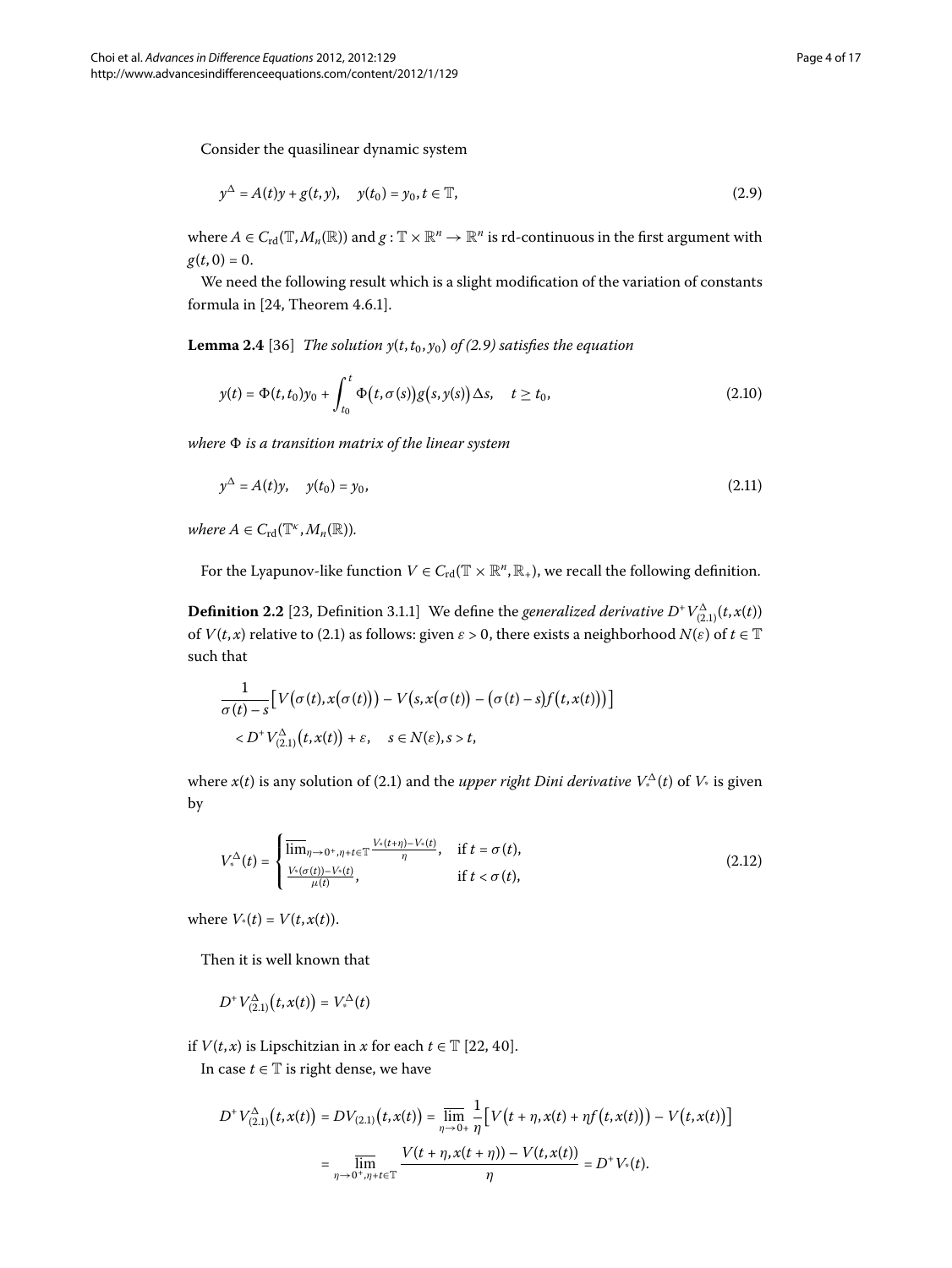In case *t* ∈  $\mathbb T$  is right scattered and *V*(*t*, *x*(*t*)) is continuous at *t*, we have

$$
D^+V_{(2,1)}^{\Delta}(t,x(t))=\frac{1}{\mu(t)}\big[ V(\sigma(t),x(\sigma(t)))-V(t,x(t))\big].
$$

In fact, if  $x(t)$  is a solution of (2[.](#page-1-0)1), we have

$$
V^{\Delta}(t, x(t)) = V^{\Delta_t}(t, x(t)) + \left[\int_0^1 D_2 V(\sigma(t), x(t) + \eta \mu(t) x^{\Delta}(t)) d\eta\right] x^{\Delta}(t)
$$
  
=  $V^{\Delta_t}(t, x(\sigma(t))) + \left[\int_0^1 D_2 V(t, x(t) + \eta \mu(t) x^{\Delta}(t)) d\eta\right] x^{\Delta}(t),$ 

by the chain rule of a differentiable function  $V(t, x(t))$  [\[](#page-16-4)37, Theorem 1].

We note that the total difference of the function *V* along the solutions  $x$  of (2.1) is given by

$$
\Delta V_{(2,1)}(n,x) = V\big(n+1,x(n+1,n,x)\big) - V\big(n,x(n,n,x)\big).
$$

Choi *et al.* [\[](#page-15-18)7] investigated *h*-stability for nonlinear differential systems using the notions of *t*∞-similarity and Lyapunov functions. Also, Choi *et al.* [\[\]](#page-15-22) introduced the notion of *n*∞-summable similarity which is the corresponding *t*∞-similarity for the discrete case and then characterized *h*-stability in variation and asymptotic equilibrium in variation for nonlinear difference system via  $n_{\infty}$ -summable similarity and comparison principle.

Now, we define *u*∞-similarity on time scales in order to unify (continuous ) *t*∞-similarity and (discrete)  $n_{\infty}$ -similarity for matrix-valued functions.

Let  $\mathfrak{M}_n(\mathbb{R})$  be the set of all  $n \times n$  invertible matrices over  $\mathbb{R}$ , and  $C^1_{\rm rd}(\mathbb{T}^\kappa, \mathfrak{M}_n(\mathbb{R}))$  be the set of all rd-continuous differentiable functions *S* from  $\mathbb{T}^k$  to  $\mathfrak{M}_n(\mathbb{R})$  such that *S* and *S*<sup>-1</sup> are bounded on  $\mathbb{T}_0$ .

**Definition 2.3** A function  $A: \mathbb{T}^k \to M_n(\mathbb{R})$  is called *regressive* if for each  $t \in \mathbb{T}^k$  the  $n \times n$ matrix  $I + \mu(t)A(t)$  is invertible.

The class of all rd-continuous and regressive functions from  $\mathbb{T}^k$  to  $M_n(\mathbb{R})$  is denoted by

 $C_{\rm rd} \mathcal{R}(\mathbb{T}^{\kappa}, M_n(\mathbb{R})).$ 

**Definition 2.4** [\[](#page-15-28)17] Let  $A, B \in C_{rd} \mathcal{R}(\mathbb{T}^k, M_n(\mathbb{R}))$  and  $t_0 \in \mathbb{T}$ . A function *A* is  $u_{\infty}$ -*similar* to a function *B* if there exists an absolutely integrable function  $F \in C_{\rm rd}(\mathbb{T}, M_n(\mathbb{R}))$ , *i.e.*,  $\int_{t_0}^{\infty} |F(t)| \Delta t < \infty$ , such that

$$
S^{\Delta}(t) + S^{\sigma}(t)B(t) - A(t)S(t) = F(t), \quad t \in \mathbb{T}^{\kappa},
$$
\n(2.13)

for some  $S \in C^1_{\text{rd}}(\mathbb{T}^k, \mathfrak{M}_n(\mathbb{R})).$ 

**Remark 2.5** If  $\mathbb{T} = \mathbb{R}$ , then *u*<sub>∞</sub>-similarity becomes *t*<sub>∞</sub>-similarity and if  $\mathbb{T} = \mathbb{Z}$ , then *u*<sub>∞</sub>similarity becomes  $n_{\infty}$ -similarity. Also if *A* and *B* are  $u_{\infty}$ -similar with  $F = 0$  defined on T, then they are *kinematically similar* [4].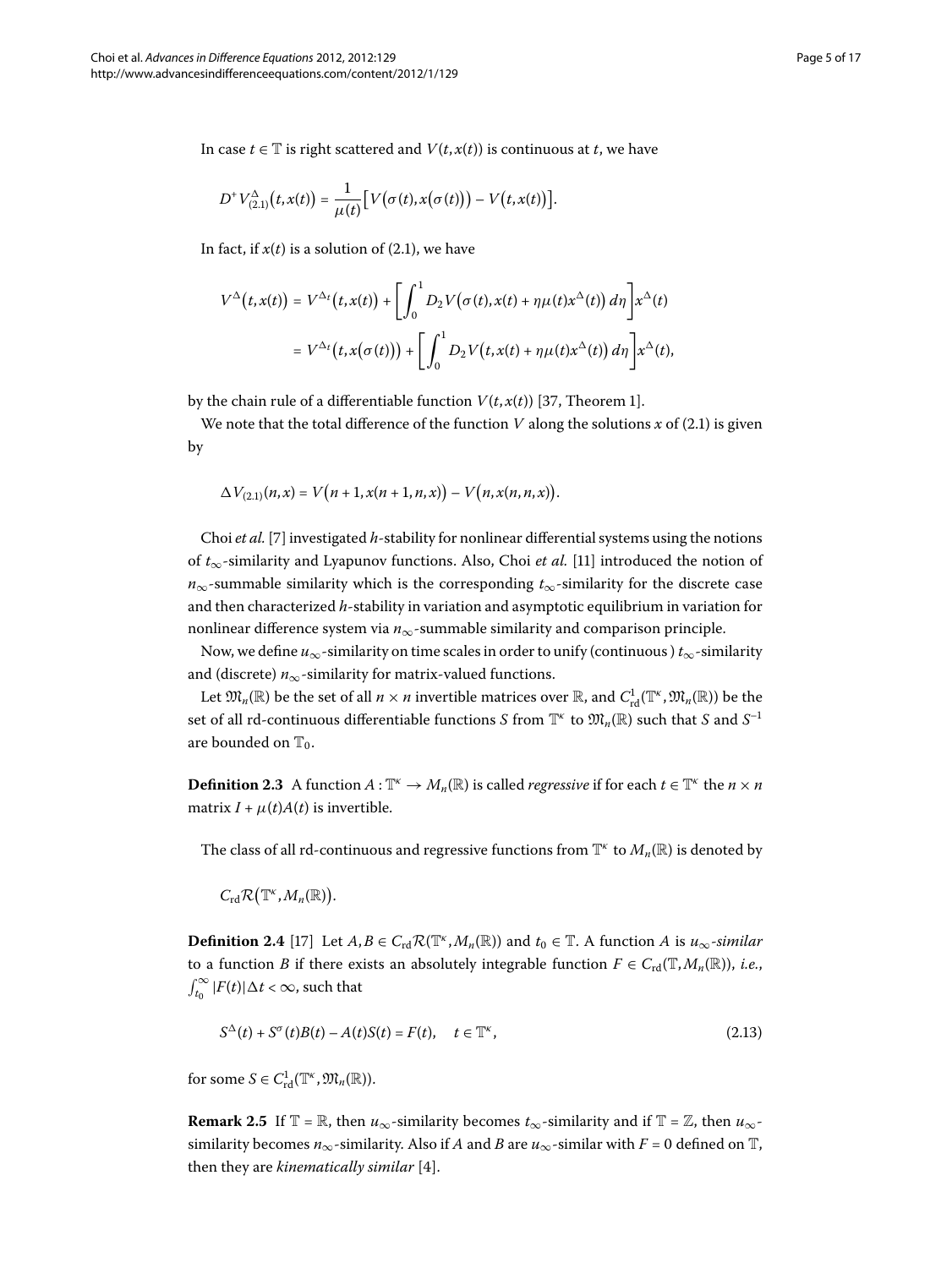Let  $\mathbb{N}(n_0) = \{n_0, n_0 + 1, \ldots, n_0 + k, \ldots\}$ , where  $n_0$  is a nonnegative integer and  $\mathfrak{M}$  denote the set of all *s* × *s* invertible matrix-valued functions defined on  $\mathbb{N}(n_0)$ .

**Remark 2.6** [11, Definition 2.5] A matrix function  $A \in \mathfrak{M}$  is  $n_{\infty}$ -summably similar to a matrix function  $B \in \mathfrak{M}$  if there exists an absolutely summable  $s \times s$  matrix  $F(n)$  over  $\mathbb{N}(n_0)$ , that is,

$$
\sum_{l=n_0}^{\infty} |F(l)| < \infty
$$

such that

$$
\Delta S(n) + S(n+1)B(n) - A(n)S(n) = F(n)
$$
\n(2.14)

for some  $S \in \mathfrak{S}$ .

For the example of  $n_{\infty}$ -summable similarity, see [\[](#page-15-22)11].

**Remark 2.7** We can easily show that the  $n_{\infty}$ -summable similarity is an equivalence rela-tion in the similar manner of Trench in [39[\]](#page-16-2). Also, if *A* and *B* are  $n_{\infty}$ -summably similar with  $F(n) = 0$ , then we say that they are *kinematically similar*.

Pinto [\[](#page-15-11)32] introduced the notion of *h*-stability which is an extension of the notions of exponential stability and uniform stability of the solutions of differential equations. The symbol |·| will be used to denote any convenient vector norm in <sup>R</sup>*<sup>n</sup>*. We recall the notions of *h*-stability for dynamic systems on time scales in [14[\]](#page-15-30).

**Definition 2.8** System (2.1) is called an *h*-*system* if there exist a positive rd-continuous function  $h: \mathbb{T} \to \mathbb{R}$ , a constant  $c \geq 1$  and  $\delta > 0$  such that

 $|x(t, t_0, x_0)| \leq c |x_0| h(t) h(t_0)^{-1}, \quad t \geq t_0$ 

for  $|x_0| < \delta$  (here  $h(t)^{-1} = \frac{1}{h(t)}$ ).

Moreover, system  $(2.1)$  is said to be

- (*h*S) *h*-*stable* if *h* is a bounded function in the definition of *h*-system,
- (GhS) *globally h*-*stable* if system (2[.](#page-1-0)1) is *hS* for every  $x_0 \in D$ , where  $D \subset \mathbb{R}^n$  is a region which includes the origin,
- $(hSV)$  *h*-stable in variation if system  $(2.3)$  is hS,
- (GhSV) globally h-stable in variation if system (2.3) is GhS.

For the various definitions of stability, we refer to [20] and we obtain the following possible implications for system  $(2.1)$  among the various types of stability:

*h*-stability ⇒ uniform exponential stability

 $\Rightarrow$  uniform Lipschitz stability

 $\Rightarrow$  uniform stability

as in  $[7, 34]$  $[7, 34]$  $[7, 34]$  $[7, 34]$ . See  $[8, 26, 28, 29]$  $[8, 26, 28, 29]$  for stability of nonlinear difference systems.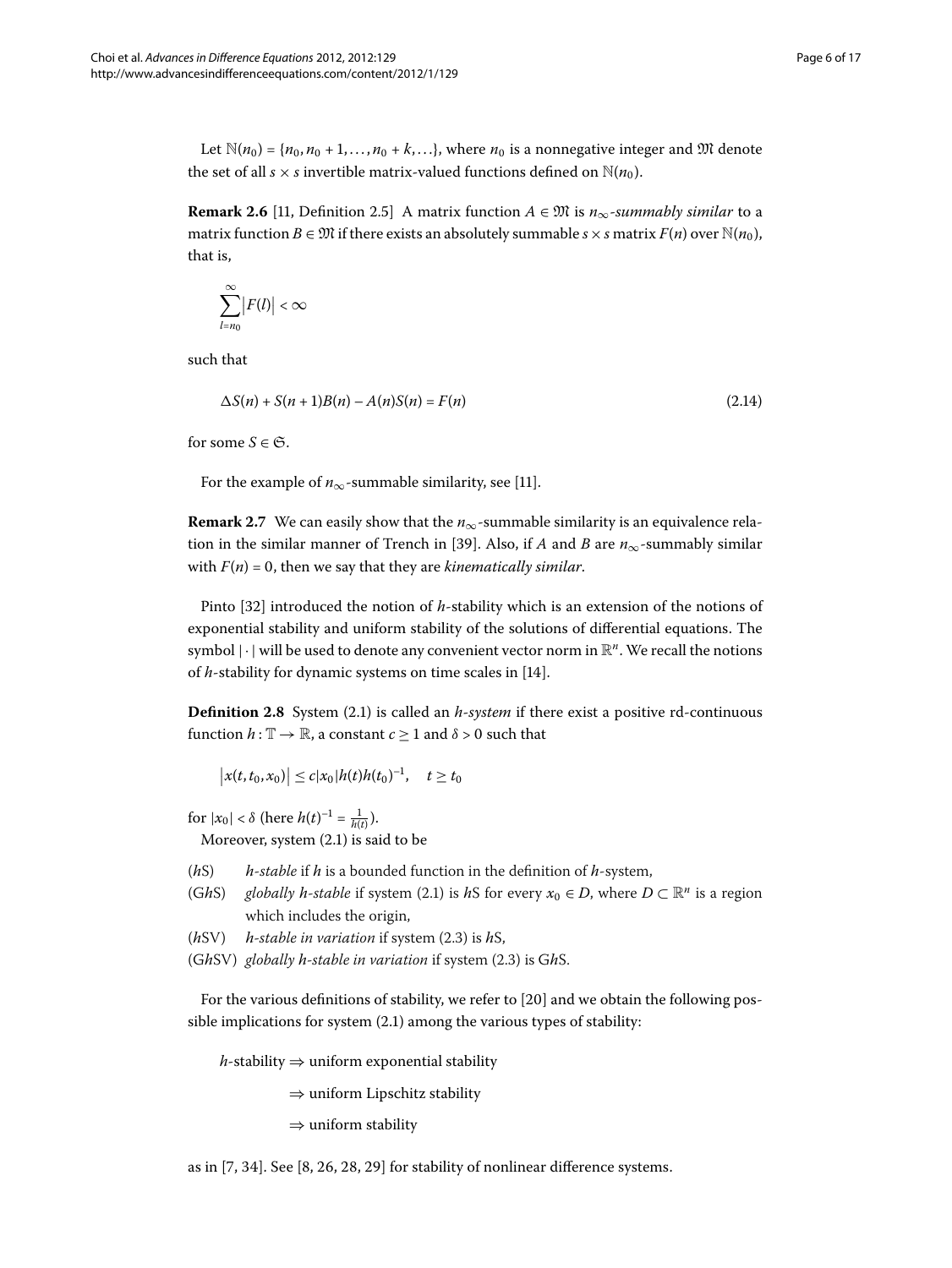We consider two linear dynamic systems

<span id="page-6-1"></span><span id="page-6-0"></span>
$$
x^{\Delta} = A(t)x \tag{2.15}
$$

and

<span id="page-6-3"></span>
$$
y^{\Delta} = B(t)y,\tag{2.16}
$$

where  $A, B \in C_{\rm rd} \mathcal{R}(\mathbb{T}^k, M_n(\mathbb{R})).$ 

We say that if *A* and *B* are  $u_{\infty}$ -similar, then systems (2.15) and (2.16) are  $u_{\infty}$ -similar.

**Lemma 2.5** [14[,](#page-15-30) Lemma 2.3] *System (2.15) is an h-system if and only if there exist a positive rd-continuous function h defined on*  $\mathbb T$  *and a constant c*  $\geq$  1 *such that* 

$$
\big|\Phi_A(t,t_0)\big|\leq ch(t)h(t_0)^{-1},\quad t\in\mathbb{T}_0,
$$

*where*  $\Phi_A$  *is a fundamental matrix solution of (2.15).* 

We obtain the following result from Lemma 2.3 in [\[](#page-15-28)17].

**Lemma 2.6** Assume that A and B are  $u_{\infty}$ -similar. Then

$$
\Phi_B(t,t_0)=S^{-1}(t)\bigg[\Phi_A(t,t_0)S(t_0)+\int_{t_0}^t\Phi_A(t,\sigma(s))F(s)\Phi_B(s,t_0)\Delta s\bigg],\quad t,t_0\in\mathbb{T},
$$

*where*  $\Phi_A$  *and*  $\Phi_B$  *are the matrix exponential functions of (2[.](#page-6-1)15) and (2.16) respectively.* 

Medina and Pinto [29[,](#page-15-12) Theorem 3] showed that *hSV* implies *hS*. Also, they proved the converse when the condition

<span id="page-6-2"></span>
$$
\sum_{l=n_0}^{\infty} \frac{h(l)}{h(l+1)} |f_x(l, n_0, x_0) - f_x(l, 0)| < \infty, \quad n_0 \ge 0
$$
\n(2.17)

for  $|x_0| \leq \delta$  holds [29, Theorem 14].

In order to establish our main results, we will introduce the following condition.

 $(H): f_x(t,0)$  and  $f_x(t,x(t,t_0,x_0))$  are  $u_\infty$ -similar for  $t \ge t_0$  and  $|x_0| \le \delta$  for some constant  $\delta > 0$  and  $\int_{t_0}^{\infty} \frac{h(t)}{h(\sigma(t))} |F(t)| \Delta t < \infty$  with the positive rd-continuous function  $h(t)$  defined on T.

**Lemma 2.7** [\[](#page-15-23)12, Theorem 3.4] *Assume that condition (H) is satisfied. Then variational system (2.2) is also an h-system if and only if variational system (2.3) is an h-system.* 

We can obtain the same result about Lemma 2[.](#page-6-2)7 by assuming that  $f_x(t,0)$  and  $f_x(t, x(t, t_0, x_0))$  are  $u_\infty$ -quasisimilar for  $t \ge t_0$  instead of the condition (H) in Lemma 2[.](#page-6-2)7  $[18,$  $[18,$  Theorem 3.3].

For nonlinear dynamic system  $(2.1)$  $(2.1)$  $(2.1)$ , we can show that

 $GhSV$  ⇔  $GhS$ , *hS* ⇔  $hSV$ 

by using the concept of *u*∞-similarity.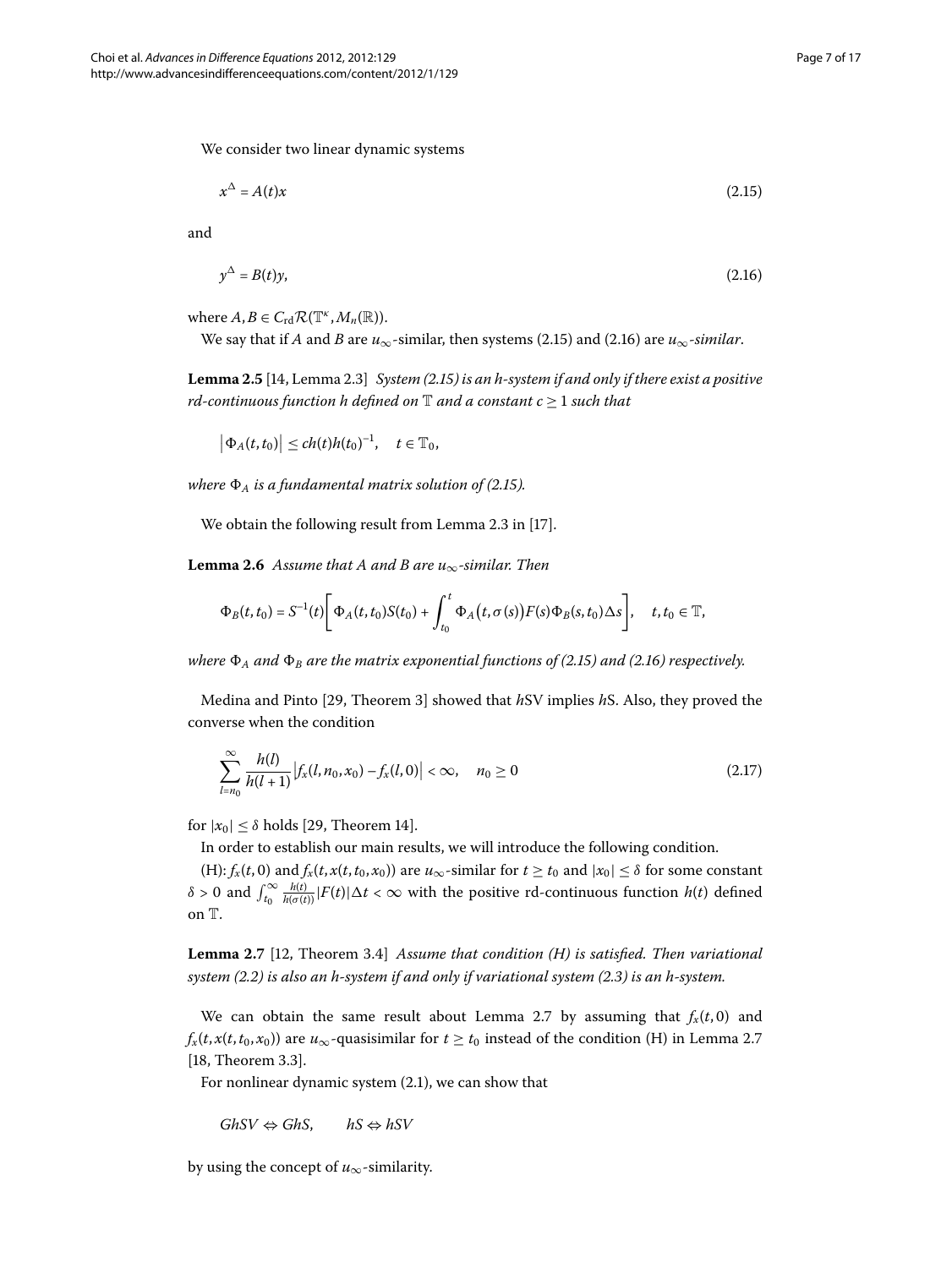<span id="page-7-0"></span>We study the relation of  $h$ -stability between two systems  $(2.1)$  $(2.1)$  $(2.1)$  and  $(2.3)$  by assuming the condition (H) is satisfied.

**Theorem 2.8** [29, Theorem 2] *Suppose that condition (H) is satisfied. If*  $x = 0$  *of (2.1) is h*-stable, then  $v = 0$  of (2.2) is h-stable.

<span id="page-7-1"></span>We obtain the following result from  $(2.8)$ .

**Theorem 2.9** If  $z = 0$  of (2.3) is h-stable, then  $x = 0$  of (2.1) is h-stable.

We can obtain the following result by using Lemma 2[.](#page-6-2)7 and Theorem 2.8.

**Theorem 2.10** Assume that condition (H) is satisfied. If  $x = 0$  of (2.1) is h-stable, then  $z = 0$ *of [\(.\)](#page-1-0) is h-stable in variation.*

**Remark 2.9** For nonlinear dynamic system (2.1), we show that two concepts of *h*-stability and *h*-stability in variation are equivalent under the condition that two variational systems (2.2) and (2.3) are  $u_{\infty}$ -similar.

Choi *et al.* investigated Massera type converse theorems for the nonlinear difference system  $x(n+1) = f(n, x(n))$  $x(n+1) = f(n, x(n))$  $x(n+1) = f(n, x(n))$  via  $n_{\infty}$ -similarity in [\[](#page-15-21)8, Theorem 5] and [9, Theorem 2.1]. Furthermore, they characterized *h*-stability in variation for the nonlinear difference system by using the notion of  $n_{\infty}$ -summable similarity in [11[\]](#page-15-22).

We need the following lemma to prove our main theorem.

**Lemma 2.11** [36, Korollar 2.1.13] If the delta differentiable function  $h : \mathbb{T} \to \mathbb{R}$  is positive, *then*  $\frac{h^{\Delta}(t)}{h(t)}$  *is positively regressive, and*  $e_{p}(t,t_{0})$  *satisfies* 

$$
e_p(t,t_0)=\frac{h(t)}{h(t_0)},
$$

<span id="page-7-2"></span>*where*  $p(t) = \frac{h^{\Delta}(t)}{h(t)}$ .

We can obtain the following result that characterizes *h*-stability for nonlinear dynamic system (2.1) via the notions of Lyapunov functions and  $u_{\infty}$ -similarity. It is adapted from Theorem 3.6.1 in  $[22]$  $[22]$  and Theorem 3.1 in  $[25]$ .

**Theorem 2.12** Assume that condition (H) is satisfied. Suppose further that  $h^{\Delta}(t)$  exists *and is rd-continuous on* T*. Then system ([.](#page-1-0)) is GhS if and only if there exists a function*  $V(t, x)$  *defined on*  $\mathbb{T} \times \mathbb{R}^n$  *such that the following properties hold:* 

- *(i)*  $|x| \leq V(t,x)| \leq c|x|$  for  $(t,x) \in \mathbb{T} \times \mathbb{R}^n$  and a constant  $c \geq 1$ ;
- $(iii)$   $|V(t, x_1) V(t, x_2)| \le c|x_1 x_2|$  for  $t \in \mathbb{T}$  and  $x_1, x_2 \in \mathbb{R}^n$ ;
- $(iii)$   $V^{\Delta}(t,x) \leq \frac{h^{\Delta}(t)}{h(t)} V(t,x)$  for  $(t,x) \in \mathbb{T} \times \mathbb{R}^n$ ;
- *(iv)*  $V(t, x)$  *is continuous on*  $\mathbb{T} \times \mathbb{R}^n$ *;*

$$
\lim_{(\hat{t},\hat{x}) \to (t,x),\hat{t} \ge t} |V(\hat{t},\hat{x}) - V(t,x)| = 0.
$$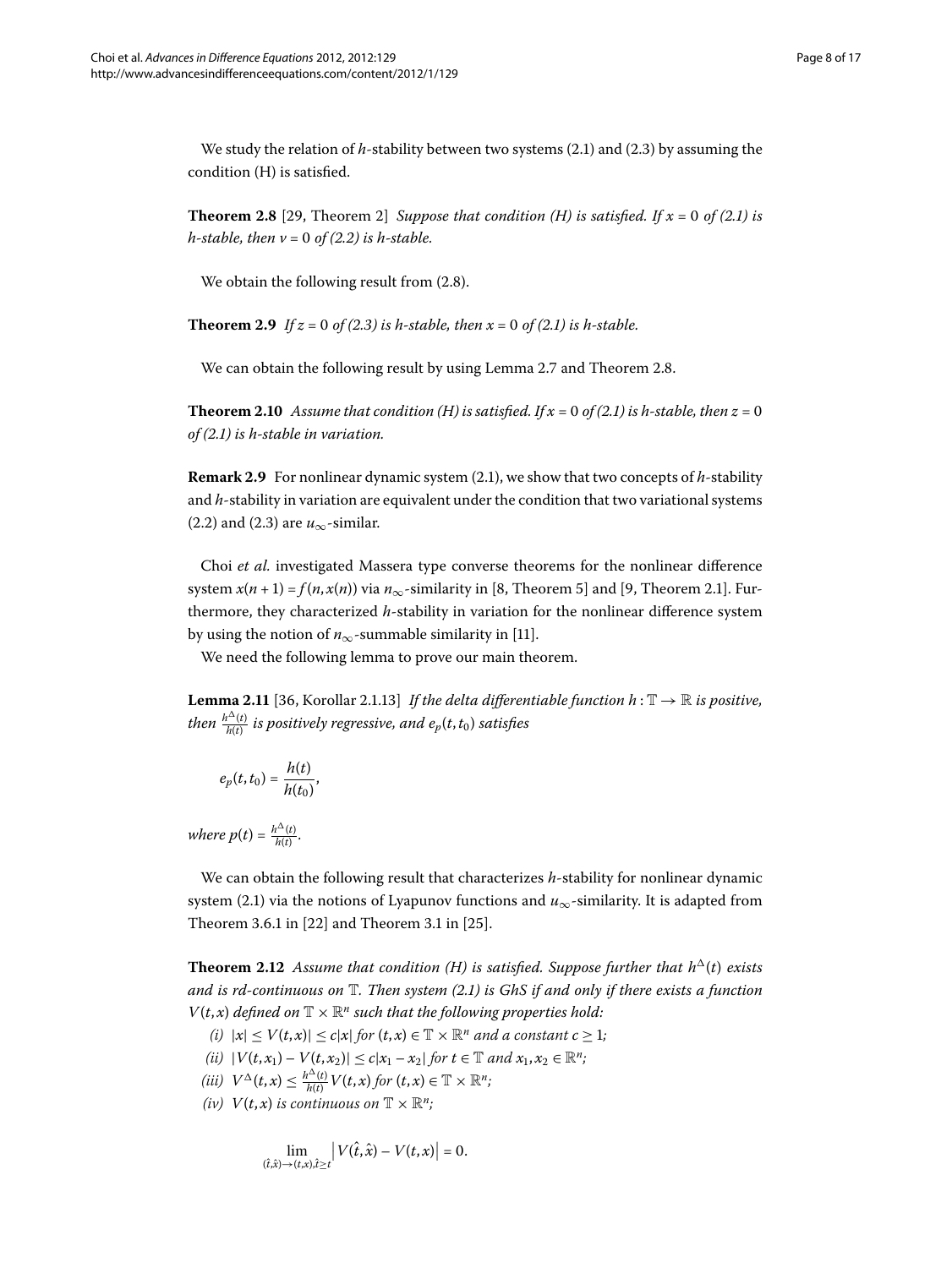*Proof* Necessity: Suppose that system (2[.](#page-1-0)1) is GhS. Then system (2.1) is GhSV by Theo-rem 2[.](#page-7-1)10, *i.e.*, there exist a constant  $c \ge 1$  and a positive rd-continuous bounded function *h* defined on  $\mathbb T$  such that for each  $x \in \mathbb R^n$ 

<span id="page-8-0"></span>
$$
\left|\Phi(t,t_0,x_0)\right| \le ch(t)h(t_0)^{-1}, \quad t \ge t_0,
$$
\n(2.18)

where  $\Phi$  is a fundamental matrix solution of (2.3).

Fix  $t \in \mathbb{T}$ . Let  $A_t := \{ \tau \in \mathbb{R}_+ : t + \tau \in \mathbb{T} \}$ . Then we note that  $A_t$  is nonempty from  $0 \in A_t$ . Define the function  $V : \mathbb{T} \times \mathbb{R}^n \to \mathbb{R}_+$  by

$$
V(t,x)=\sup_{\tau\in\mathbb{A}_t}\big|x(t+\tau,t,x)\big|h(t+\tau)^{-1}h(t),
$$

where  $x(t + \tau, t, x)$  is a unique solution of system (2[.](#page-1-0)1) for  $(t, x) \in \mathbb{T} \times \mathbb{R}^n$  with the initial value  $x(t, t, x) = x$ . From GhS of (2.1) we have

$$
\big|x(t,t_0,x_0)\big|\leq c|x_0|h(t)h(t_0)^{-1},\quad t\in\mathbb{T}_0,|x_0|<\infty.
$$

<span id="page-8-1"></span>Furthermore, we obtain

$$
|x| = |x(t, t, x)| \le \sup_{\tau \in \mathbb{A}_t} |x(t + \tau, t, x)| h(t + \tau)^{-1} h(t)
$$
  

$$
\le c |x| h(t + \tau) h(t)^{-1} h(t + \tau)^{-1} h(t) = c |x|.
$$

Thus *V* satisfies property (i).

Let  $(t, x_1)$ ,  $(t, x_2) \in \mathbb{T} \times \mathbb{R}^n$ . Then we have

<span id="page-8-2"></span>
$$
\left| V(t, x_1) - V(t, x_2) \right| = \left| \sup_{\tau \in \mathbb{A}_t} \left| x(t + \tau, t, x_1) \right| h(t + \tau)^{-1} h(t) \right|
$$
  
- 
$$
\sup_{\tau \in \mathbb{A}_t} \left| x(t + \tau, t, x_2) \right| h(t + \tau)^{-1} h(t) \right|
$$
  

$$
\leq \sup_{\tau \in \mathbb{A}_t} \left| \left( x(t + \tau, t, x_1) - x(t + \tau, t, x_2) \right) \right| h(t + \tau)^{-1} h(t).
$$
 (2.19)

It follows from Lemma 2[.](#page-1-3)2 that for each  $x_1$  and  $x_2$  in a convex subset *D* of  $\mathbb{R}^n$ 

$$
\big|x(t,t_0,x_1)-x(t,t_0,x_2)\big| \le |x_1-x_2|\sup_{\eta\in D}\big|\Phi(t,t_0,\eta)\big|.\tag{2.20}
$$

In view of  $(2.18)$  $(2.18)$  $(2.18)$ ,  $(2.19)$  and  $(2.20)$ , we have

$$
\begin{aligned} \left| V(t, x_1) - V(t, x_2) \right| &\leq |x_1 - x_2| \sup_{\tau \in \mathbb{A}_t, \eta \in D} \left| \Phi(t + \tau, t, \eta) \right| h(t + \tau)^{-1} h(t) \\ &\leq |x_1 - x_2| c |h(t + \tau) h(t)^{-1} h(t + \tau)^{-1} h(t) \\ &\leq c |x_1 - x_2|, \quad t \in \mathbb{T}_0, x_1, x_2 \in \mathbb{R}^n. \end{aligned}
$$

This implies that *V*(*t*, *x*) is globally Lipschitzian in *x* for fixed *t*  $\in$  T.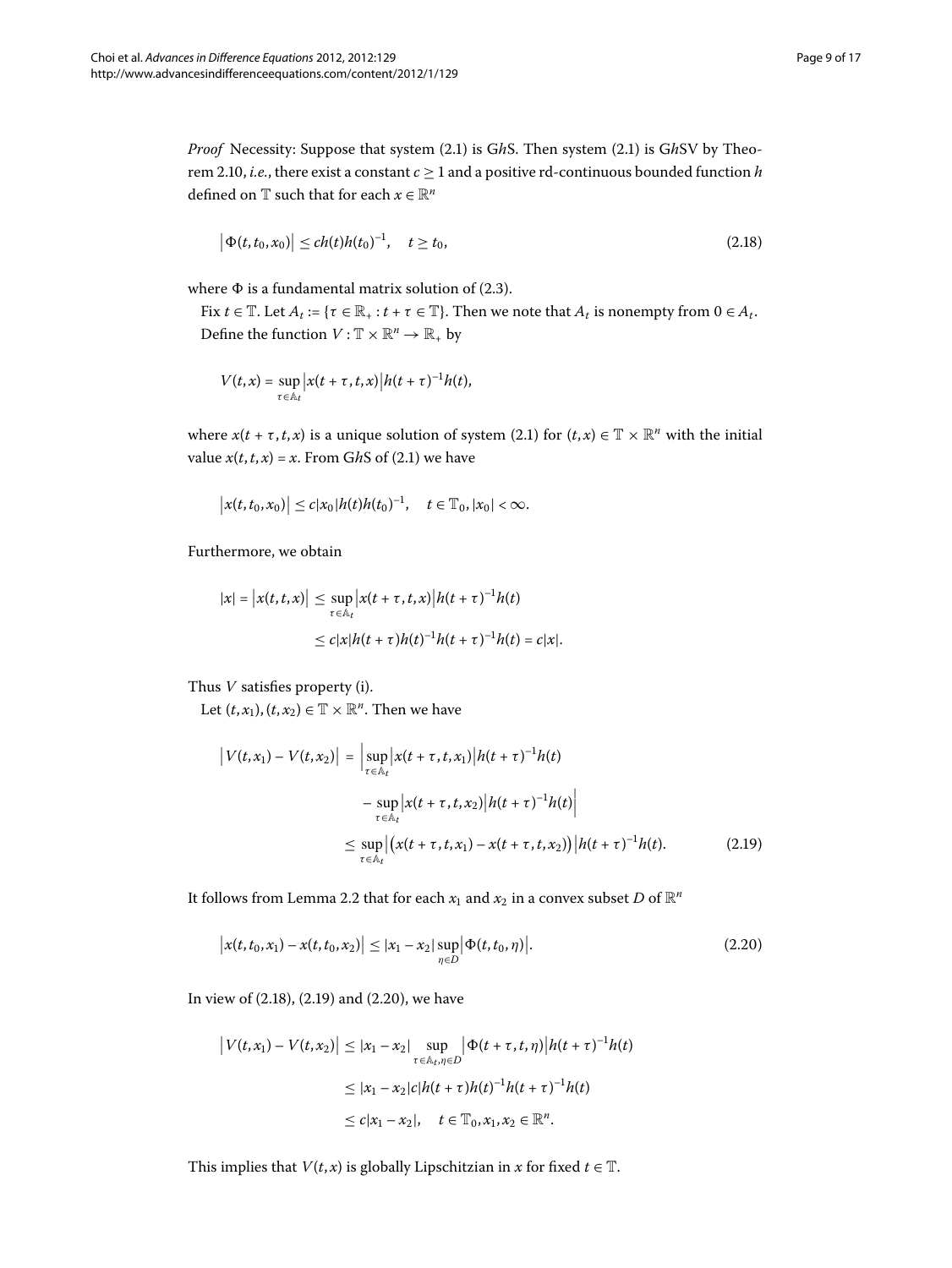Next, we will prove property (iii). Let  $x(t, t_0, x_0)$  be a unique solution of system (2.1) for each initial point  $(t_0, x_0) \in \mathbb{T} \times \mathbb{R}^n$ . We will consider two cases,  $\sigma(t) = t$  and  $\sigma(t) > t$ , in the proof.

Suppose that  $\sigma(t) = t$  and let  $\delta \in A_t$ [.](#page-1-0) By the uniqueness of solutions of (2.1) and the definition of *h*S, we have

$$
D^+V(t, x(t))
$$
\n
$$
= \lim_{\delta \searrow 0} \frac{1}{\delta} [V(t + \delta, x(t + \delta, t, x)) - V(t, x(t))]
$$
\n
$$
= \lim_{\delta \searrow 0} \frac{1}{\delta} \Big[ \sup_{\tau \in \mathbb{A}_{t+\delta}} |x(t + \delta + \tau, t + \delta, x(t + \delta, t, x))| h(t + \delta + \tau)^{-1} h(t + \delta)
$$
\n
$$
- \sup_{\tau \in \mathbb{A}_t} |x(t + \tau, t, x(t))| h(t + \tau)^{-1} h(t) \Big]
$$
\n
$$
= \lim_{\delta \searrow 0} \frac{1}{\delta} \Big[ \sup_{\tau \in \{\tau \in [\delta, \infty): t + \tau \in \mathbb{T}\}} |x(t + \tau, t, x(t))| h(t + \tau)^{-1} h(t + \delta)
$$
\n
$$
- \sup_{\tau \in \mathbb{A}_t} |x(t + \tau, t, x(t))| h(t + \tau)^{-1} h(t) \Big]
$$
\n
$$
\leq \lim_{\delta \searrow 0} \frac{1}{\delta} \Big[ \sup_{\tau \in \{\tau \in \mathbb{R}_+ : t + \tau \in \mathbb{T}\}} |x(t + \tau, t, x(t))| h(t + \tau)^{-1} h(t) (h(t + \delta) h(t)^{-1} - 1) \Big]
$$
\n
$$
\leq \lim_{\delta \searrow 0} \frac{1}{\delta} \Big[ (h(t + \delta) h(t)^{-1} - 1) \Big] V(t, x(t))
$$
\n
$$
\leq \frac{h'(t)}{h(t)} V(t, x(t)).
$$

Suppose that  $\sigma(t) > t$ . Then it follows from the definition of  $V^{\Delta}(t)$  that

$$
V^{\Delta}_{*}(t) = \frac{V(\sigma(t)) - V(t)}{\mu(t)}.
$$

Since the solution of  $(2.1)$  is unique, we have the following derivative:

$$
V_{*}^{\Delta}(t) = \frac{V(\sigma(t)) - V(t)}{\mu(t)}
$$
  
\n
$$
= \frac{1}{\mu(t)} \Bigg[ \sup_{\tau \in \mathbb{A}_{\sigma(t)}} |x(\sigma(t) + \tau, \sigma(t), x(\sigma(t), t, x))| |h(\sigma(t) + \tau)^{-1} h(\sigma(t))
$$
  
\n
$$
- \sup_{\tau \in \mathbb{A}_{t}} |x(t + \tau, t, x(t))| |h(t + \tau)^{-1} h(t)| \Bigg]
$$
  
\n
$$
= \frac{1}{\mu(t)} \Bigg[ \sup_{\tau \in \mathbb{A}_{t + \mu(t)}} |x(t + \mu(t) + \tau, t + \mu(t),
$$
  
\n
$$
x(t + \mu(t), t, x)) |h(t + \mu(t) + \tau)^{-1} h(t + \mu(t))
$$
  
\n
$$
- \sup_{\tau \in \mathbb{A}_{t}} |x(t + \tau, t, x(t))| |h(t + \tau)^{-1} h(t)| \Bigg]
$$
  
\n
$$
= \frac{1}{\mu(t)} \Bigg[ \sup_{\tau \in \{\tau \in [\mu(t), \infty): t + \tau \in \mathbb{T}]} |x(t + \tau, t, x(t))| |h(t + \tau)^{-1} h(t + \mu(t))
$$
  
\n
$$
- \sup_{\tau \in \mathbb{A}_{t}} |x(t + \tau, t, x(t))| |h(t + \tau)^{-1} h(t)| \Bigg]
$$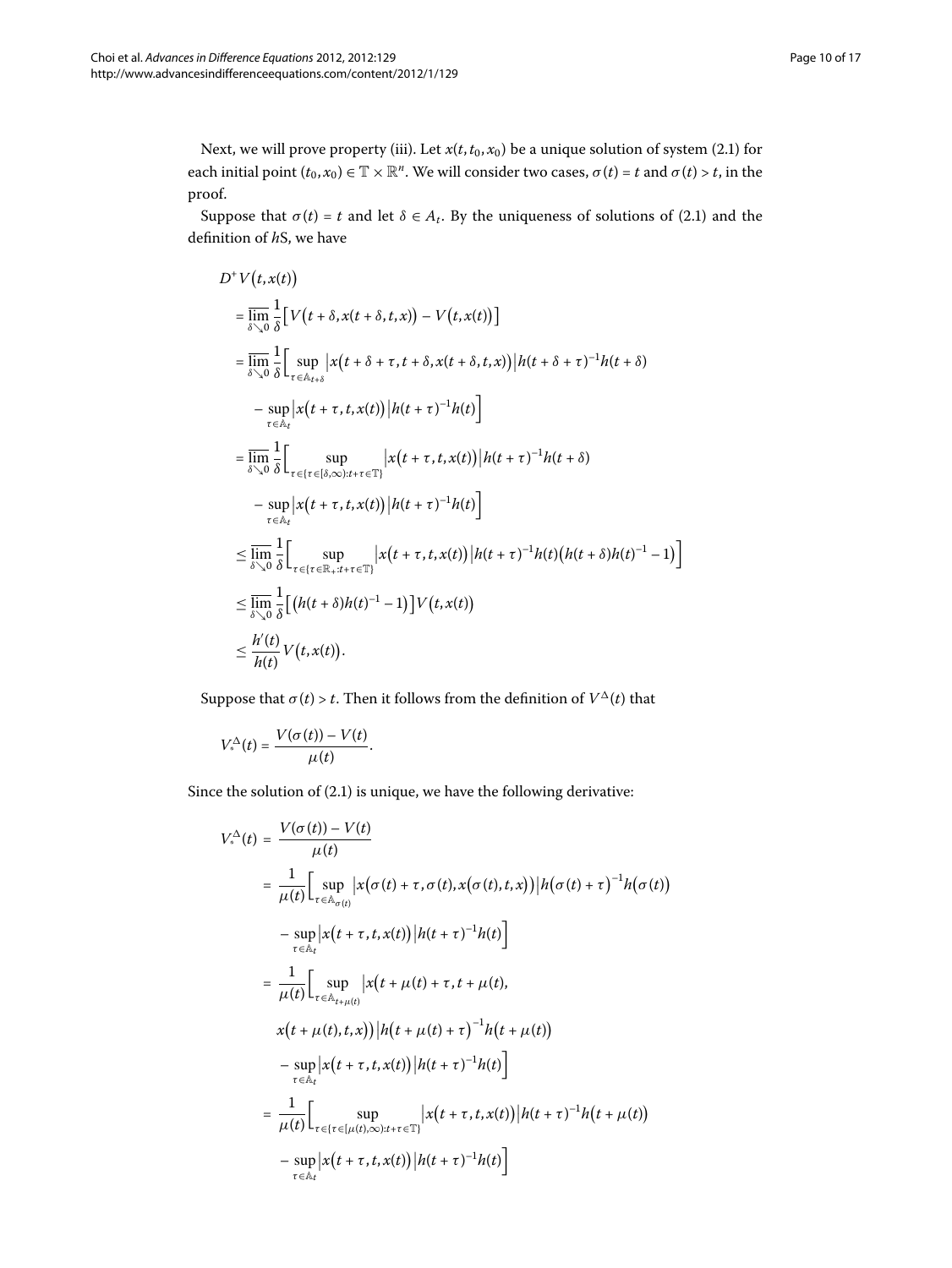<span id="page-10-0"></span>
$$
\leq \frac{1}{\mu(t)} \Big[ h(t + \mu(t))h(t)^{-1} - 1 \Big] V(t, x(t))
$$
  
= 
$$
\frac{h^{\Delta}(t)}{h(t)} V(t, x(t)).
$$

Thus property (iii) was satisfied for two cases.

The continuity of  $V(t, x)$  can be proved in a similar manner of Theorem 3.6.1 in [22] and Theorem 3.1 in [25[\]](#page-15-26). It remains to show that *V* is continuous in the sense of (iv): let  $t \in \mathbb{T}$ ,  $x \in \mathbb{R}^n$  be fixed and choose  $\varepsilon > 0$  arbitrary. Then  $\delta_1 > 0$  and  $\delta_2 > 0$  must be found such that

$$
\left|V(\hat{t},\hat{x})-V(t,x)\right|<\varepsilon
$$

holds for all

$$
\hat{t} = t + \nu, \quad \nu \in A_t, 0 \le \nu < \delta_1 \tag{2.21}
$$

and all  $\hat{x} \in B_{\delta}(\mathbf{x})$ , where  $B_{\delta}(\mathbf{x})$  is an open ball centered on  $\mathbf{x}$  of radius  $\delta_2$ .

<span id="page-10-1"></span>If  $t \in \mathbb{T}$  is right scattered, then we can always choose a suitable  $\delta_1$  such that  $\hat{t} = t$  is the only point satisfying condition (2[.](#page-10-0)21) (see [22[,](#page-15-9) Theorem 3.6.1]). Thus  $V(t, x)$  is continuous in  $(t, x)$  ∈  $\mathbb{T} \times \mathbb{R}^n$  since *V* is globally Lipschitz continuous in *x* for fixed *t* ∈  $\mathbb{T}$ .

<span id="page-10-3"></span><span id="page-10-2"></span>Suppose that  $t \in \mathbb{T}$  is right dense and let  $\hat{t} = t + v$  for  $v \in A_t$  with  $v \ge 0$ . Then we have

$$
\begin{aligned} \left| V(\hat{t}, \hat{x}) - V(t, x) \right| &= \left| V(t + v, \hat{x}) - V(t, x) \right| \\ &\le \left| V(t + v, \hat{x}) - V(t + v, x) \right| \end{aligned} \tag{2.22}
$$

+ 
$$
|V(t + v, x) - V(t + v, x(t + v, t, x))|
$$
 (2.23)

+ 
$$
|V(t + v, x(t + v, t, x)) - V(t, x)|
$$
. (2.24)

Since  $V(t, x)$  is Lipschitzian in x and  $x(t + v, t, x)$  is continuous in v, the first two terms (2[.](#page-10-1)22) and (2.23) on the right-hand side of the preceding inequality are small when  $|\hat{x} - x|$ and *ν* are small. That is, we have

$$
\left|V(t+\nu,\hat{x})-V(t+\nu,x)\right|<\frac{\varepsilon}{3}
$$

for all  $\hat{x} \in B_{\delta_2}(x)$  when  $\delta_2 < \frac{\varepsilon}{3c}$  and

$$
\left| V(t + \nu, x) - V(t + \nu, x(t + \nu, t, x)) \right|
$$
  
\n
$$
\leq c \left| x - x(t + \nu, t, x) \right|
$$
  
\n
$$
< \frac{\varepsilon}{3}, \quad \nu \in A_t, 0 \leq \nu < \hat{\delta}_1,
$$

since it follows from  $\lim_{v\to 0, v\in A_t} x(t+v,t,x) = x$  that there exists a  $\delta_1 > 0$  such that

$$
\left|x - x(t + v, t, x)\right| < \frac{\varepsilon}{3c}
$$

for all  $\nu \in A_t$  with  $0 \le \nu < \delta_1$ .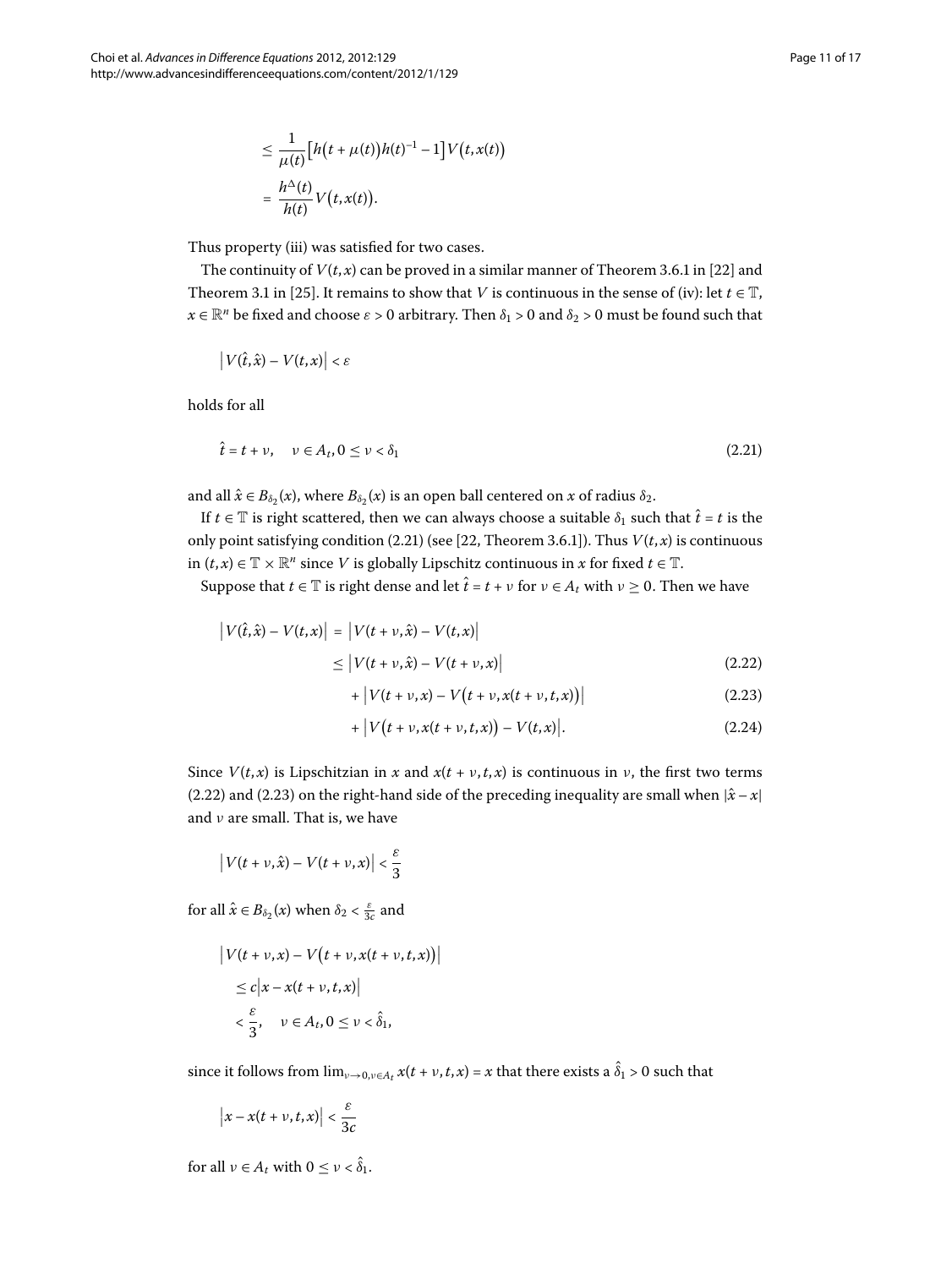Let us consider the third term in  $(2.24)$  $(2.24)$  $(2.24)$ . We note that

$$
x(t+\nu+\tau,t+\nu,x(t+\nu,t,x))=x(t+\nu+\tau,t,x).
$$

Thus we have

$$
\begin{split}\n\left|V\left(t+\nu,x(t+\nu,t,x)\right)-V(t,x)\right| \\
&= \Big|\sup_{\tau\in\mathbb{A}_{t+\nu}}\left|x\left(t+\nu+\tau,t+\nu,x(t+\nu,t,x)\right)\right|h(t+\nu+\tau)^{-1}h(t+\nu) \\
&-\sup_{\tau\in\mathbb{A}_t}\left|x\left(t+\tau,t,x(t)\right)\right|h(t+\tau)^{-1}h(t)\Big| \\
&= \Big|\sup_{\tau\in\{\tau\in[v,\infty):t+\tau\in\mathbb{T}\}}\left|x\left(t+\tau,t,x(t)\right)\right|h(t+\tau)^{-1}h(t+\nu) \\
&-\sup_{\tau\in\mathbb{A}_t}\left|x\left(t+\tau,t,x(t)\right)\right|h(t+\tau)^{-1}h(t)\Big| \\
&= \left|\alpha(\nu)\frac{h(t+\nu)}{h(t)}-\alpha(0)\right|,\n\end{split}
$$

 $\alpha(v) = \sup_{\tau \in \{\tau \in [v,\infty): t + \tau \in \mathbb{T}\}} |x(t + \tau, t, x(t))| h(t + \tau)^{-1} h(t) \text{ for } v \in A_t.$ 

We have *α*(*ν*) ≤ *α*(0) for all *ν* ∈ *A<sub>t</sub>* with *ν* ≥ 0. Furthermore, *α*(*ν*) is a nonincreasing function in *ν* with

$$
\lim_{\nu\to 0,\nu\in A_t}\alpha(\nu)=\alpha(0).
$$

Hence, there exists a  $\delta_3 > 0$  such that

$$
\left|\alpha(v)\frac{h(t+v)}{h(t)}-\alpha(0)\right|<\frac{\varepsilon}{3},\quad v\in A_t, 0\leq v\leq \hat{\delta}_3.
$$

Now, choose  $\delta_1 = \min{\delta_1, \delta_3}$ . For  $\hat{t} = t + v$  with  $v \in A_t$  where  $0 \le v < \delta_1$  and  $\hat{x} \in B_{\delta_2}(x)$ , combining all of the above estimates of the terms in  $(2.22)-(2.24)$  $(2.22)-(2.24)$  $(2.22)-(2.24)$  gives

$$
\left|V(\hat{t},\hat{x})-V(t,x)\right|<\frac{\varepsilon}{3}+\frac{\varepsilon}{3}+\frac{\varepsilon}{3}=\varepsilon,
$$

which proves the continuity of  $V(t, x)$ .

<span id="page-11-0"></span>Sufficiency: Assume that  $V(t, x)$  satisfies the properties (i)-(iv). Let  $x(t, t_0, x_0)$  be any so-lution of system (2[.](#page-1-0)1). Then it follows from condition (iii) of  $V(t, x)$  that

$$
V(t,x(t)) \leq V(t_0,x_0) + \int_{t_0}^t \frac{h^{\Delta}(s)}{h(s)} V(s,x(s)) \Delta s, \quad t \geq t_0.
$$

From Gronwall's inequality on time scale [5[\]](#page-15-4) and Lemma 2.15 [14], we obtain

$$
V(t, x(t)) \le V(t_0, x_0) e_{p(t)}(t, t_0)
$$
  
\n
$$
\le V(t_0, x_0) h(t) h(t_0)^{-1}, \quad t \ge t_0,
$$
\n(2.25)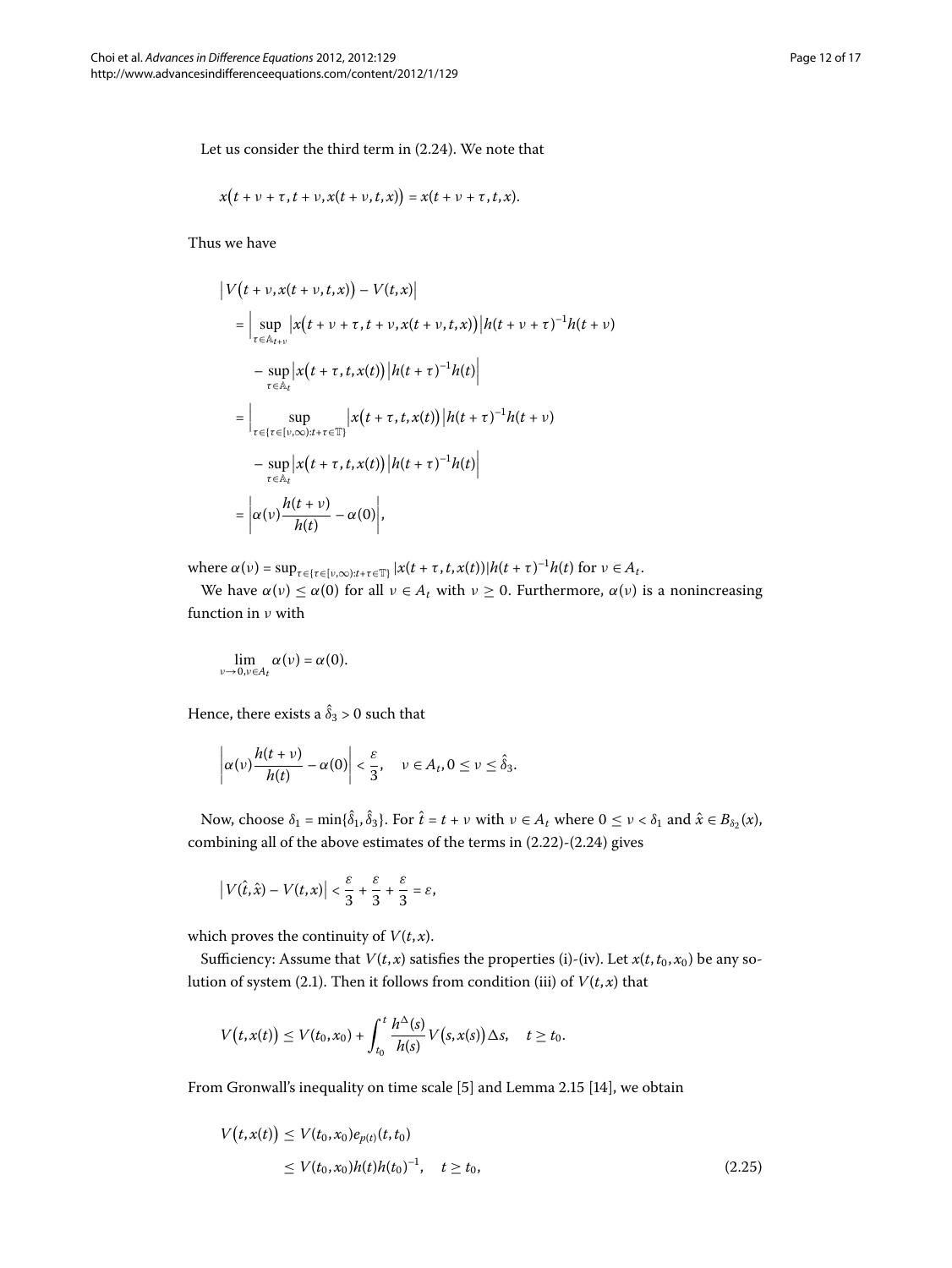where  $p(t) = \frac{h^{\Delta}(t)}{h(t)}$ [.](#page-11-0) From (2.25) and property (i) of  $V(t, x)$ , we have

$$
|x(t,t_0,x_0)| \leq c |x_0| h(t) h(t_0)^{-1},
$$

for each  $t \ge t_0$  and  $x_0 \in \mathbb{R}^n$ [.](#page-1-0) Hence the zero solution  $x = 0$  of (2.1) is GhS. This completes the proof of the theorem.  $\Box$ 

**Remark 2.10** Assume that condition (H) is satisfied for  $\mathbb{T} = \mathbb{R}$ . Furthermore, suppose that  $h'(t)$  exists and is continuous on  $\mathbb{R}_+$ . Then we can obtain Theorems 2.4 and 2.6 in [7[\]](#page-15-18) as a continuous version of Theorem 2[.](#page-7-2)12.

Also, we can obtain the following result as a discrete version of Theorem 2.12.

**Corollary 2.13** [11, Theorem 3.7] Assume that  $f_x(n,0)$  is  $n_\infty$ -summably similar to  $f_x(n, x(n, n_0, x_0))$  for  $n \ge n_0 \ge 0$  and every  $x_0 \in \mathbb{R}^m$  with  $\frac{h(n)}{h(n+1)}|F(n)| \in l_1(\mathbb{N}(n_0))$ . Then sys-*tem (2[.](#page-1-0)1) is GhS if and only if there exists a function*  $V(n,z)$  *defined on*  $\mathbb{N}(n_0) \times \mathbb{R}^m$  *such that the following properties hold:*

- *(i)*  $V(n, z)$  *is continuous on*  $\mathbb{N}(n_0) \times \mathbb{R}^m$ *;*
- $(iii)$   $|x y| < V(n, x y)| < c|x y|$  for  $(n, x, y) \in \mathbb{N}(n_0) \times \mathbb{R}^m \times \mathbb{R}^m$ ;
- *(iii)*  $|V(n, z_1) V(n, z_2)| \le c|z_1 z_2|$  *for*  $n \in \mathbb{N}(n_0)$ ,  $z_1, z_2 \in \mathbb{R}^m$ ;
- $(iv)$   $\frac{\Delta V(n,x-y)}{V(n,x-y)} \leq \frac{\Delta h(n)}{h(n)}$  for  $(n,x,y) \in \mathbb{N}(n_0) \times \mathbb{R}^m \times \mathbb{R}^m$  with  $x \neq y$ .

**Remark 2.11** Choi *et al.* [8[,](#page-15-20) 9] introduced the notion of  $n_{\infty}$ -similarity which is slightly different from  $n_{\infty}$ -summable similarity and studied a general variational stability for a nonlinear difference system via *n*∞-similarity and Lyapunov functions. We can obtain the discrete analogues [8[,](#page-15-20) Theorem 5, Corollary 8] and [\[](#page-15-21)9, Theorem 2.1] as a discrete version of Theorem 2[.](#page-7-2)12.

**Remark 2.12** Choi *et al.* [14[,](#page-15-30) Theorem 2.16] studied *h*-stability for linear dynamic equations on time scales by using the unified time scale quadratic Lyapunov functions. Also, Mukdasai and Niamsup [31[,](#page-15-27) Theorem 3.13] derived a sufficient condition for *h*-stability for a linear time-varying system with nonlinear perturbation on time scales by constructing appropriate Lyapunov functions.

We can obtain the following Massera type converse theorem for the uniform exponential asymptotic stability of linear dynamic equations on time scales as a special case of Theorem 2[.](#page-7-2)12.

**Corollary 2.14** [25[,](#page-15-26) Theorem 3.1] Assume that  $f(t,x) = A(t)x$  is linear, where A  $\in$  $C_{\rm rd}R(\mathbb{T},\mathbb{R}^n\times\mathbb{R}^n)$ [.](#page-1-0) If system (2.1) is hS with  $h(t)=e^{-\lambda t}$  on time scales  $\mathbb T$  for a nonnegative *constant*  $\lambda$ *, then there exists a function*  $V : \mathbb{T} \times \mathbb{R}^n \to \mathbb{R}^n$  *such that* 

- $\mathbb{R}^n$   $|x| \leq V(t,x) \leq K|x|$  *for all*  $t \in \mathbb{T}, x \in \mathbb{R}^n$ .
- *(ii)*  $|V(t, x_1) V(t, x_2)| \le K|x_1 x_2|$  *for any fixed*  $t \in \mathbb{T}$  *and all*  $x_1, x_2 \in \mathbb{R}^n$ *.*
- *(iii) The upper right Dini derivative of V*\* *exists and the estimates*

*V*<sub>\*</sub><sup> $\Delta$ </sup>(*t*)  $\leq \overline{\xi}_{-\lambda}(t)$ *V*<sub>\*</sub>(*t*) < 0 *hold for all t*  $\geq t_0$  *for a positive constants K and λ. Here the*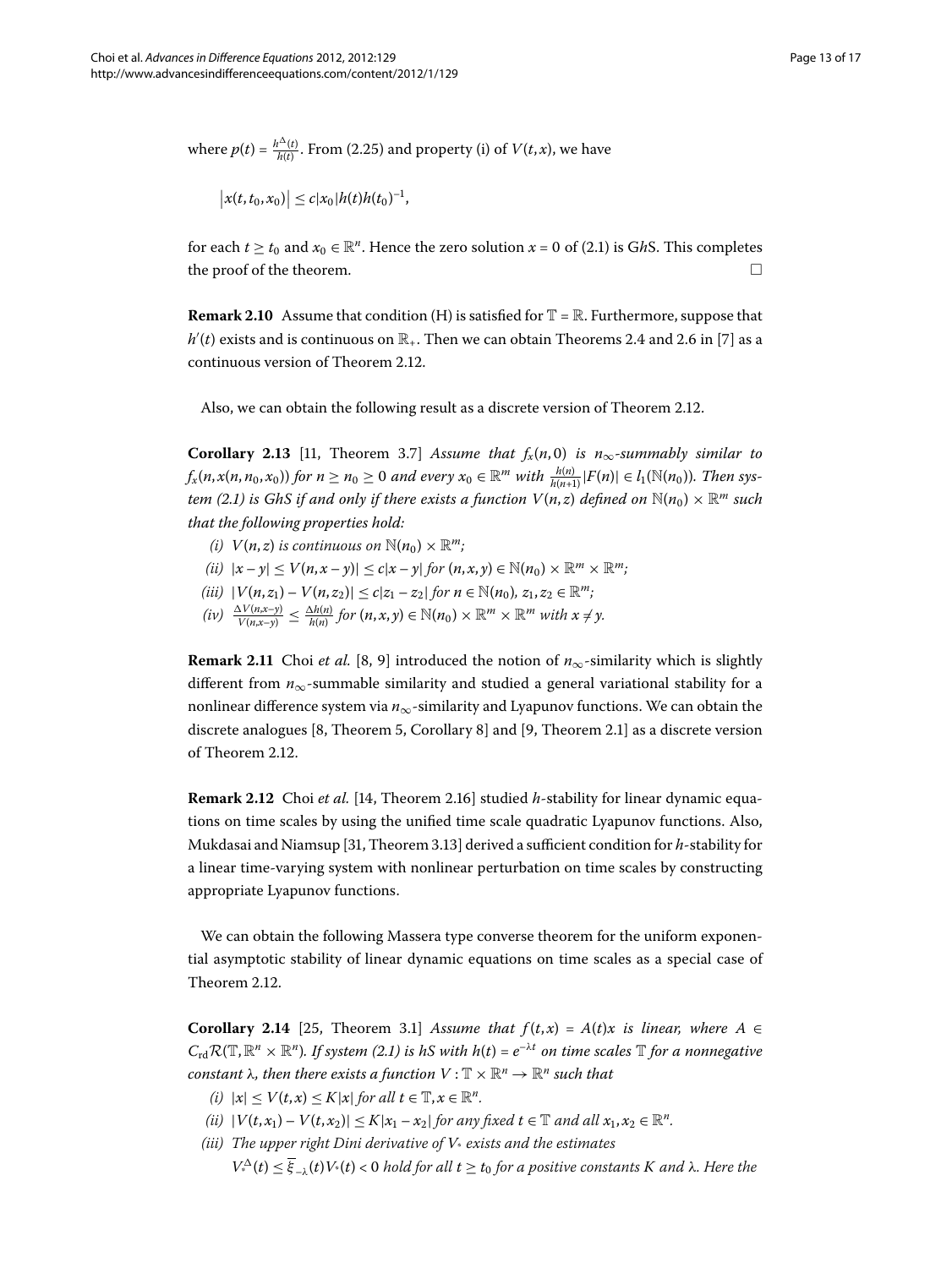$$
\overline{\xi}_{\lambda}(t) = \begin{cases} \frac{\exp(\mu(t)\lambda)-1}{\mu(t)}, & t < \sigma(t), \\ \lambda, & t = \sigma(t). \end{cases}
$$

*(iv) V is continuous from the right in*  $(t, x) \in \mathbb{T} \times \mathbb{R}^n$ *, that is,* 

$$
\lim_{(\hat{t},\hat{x}) \to (t,x),\hat{t} \geq t} |V(\hat{t},\hat{x}) - V(t,x)| = 0.
$$

### **3 Examples**

In this section we give some examples which illustrate some results from the previous section.

To illustrate the notion of  $u_{\infty}$ -similarity, we will give an example for scalar functions defined on time scales.

**Example 3.1** Let  $a, b : \mathbb{T} \to \mathbb{R}$  be scalar functions given by

$$
a(t) = e_{\alpha}(t, t_0) - 1, \qquad b(t) = \frac{1}{2}e_{\alpha}(t, t_0) - 1,
$$

where  $\alpha$  is a negative regressive constant and  $\lim_{t\to\infty} e_\alpha(t,t_0) = 0$  for fixed  $t_0 \in \mathbb{T}$ . If we put *s*(*t*) = 1 for each *t*  $\in$  T, then *s*(*t*) and *s*<sup>-1</sup>(*t*) are bounded and nonzero functions. Moreover, we have

$$
s^{\Delta}(t) + s(\sigma(t))b(t) - a(t)s(t) = -\frac{1}{2}e_{\alpha}(t,t_0) = f(t), \quad t \in \mathbb{T}^{\kappa},
$$

where  $f(t) = -\frac{1}{2}e_{\alpha}(t, t_0)$ .

Thus we have

<span id="page-13-0"></span>
$$
\int_{t_0}^{\infty} |f(t)| \Delta t = \int_{t_0}^{\infty} \frac{1}{2} e_{\alpha}(t, t_0) \Delta t \leq -\frac{1}{2\alpha} < \infty.
$$

This implies that *a* and *b* are  $u_{\infty}$ -similar on  $\mathbb{T}$ .

For the examples of nonscalar functions about  $t_{\infty}$ -similarity on  $\mathbb{T} = \mathbb{R}$  and  $n_{\infty}$ -summable similarity on  $\mathbb{T} = \mathbb{Z}$ [,](#page-15-22) see [7, Example] and [11, Example 2.6] respectively.

**Example 3.2** To illustrate Lemma 2.5, we consider the linear dynamic system

$$
x^{\Delta} = A(t)x = \begin{pmatrix} \frac{-e^{-t}}{2+e^{-t}} & 0\\ 0 & 0 \end{pmatrix} x, \quad x(t_0) = x_0, t \ge t_0 \in \mathbb{T},
$$
\n(3.1)

where  $A(t) = \begin{pmatrix} \frac{-e^{-t}}{2+e^{-t}} & 0 \\ 0 & 0 \end{pmatrix}$ ). If  $\mu(t) < 2e^t + 1$  for  $t \in \mathbb{T}$ , then (3.1) is *h*-stable.

*Proof* A matrix exponential function  $\Phi_A(t,t_0)$  of (3.1) is given by

$$
\Phi_A(t,t_0)=\begin{pmatrix} e_p(t,t_0)&0\\ 0&1\end{pmatrix},
$$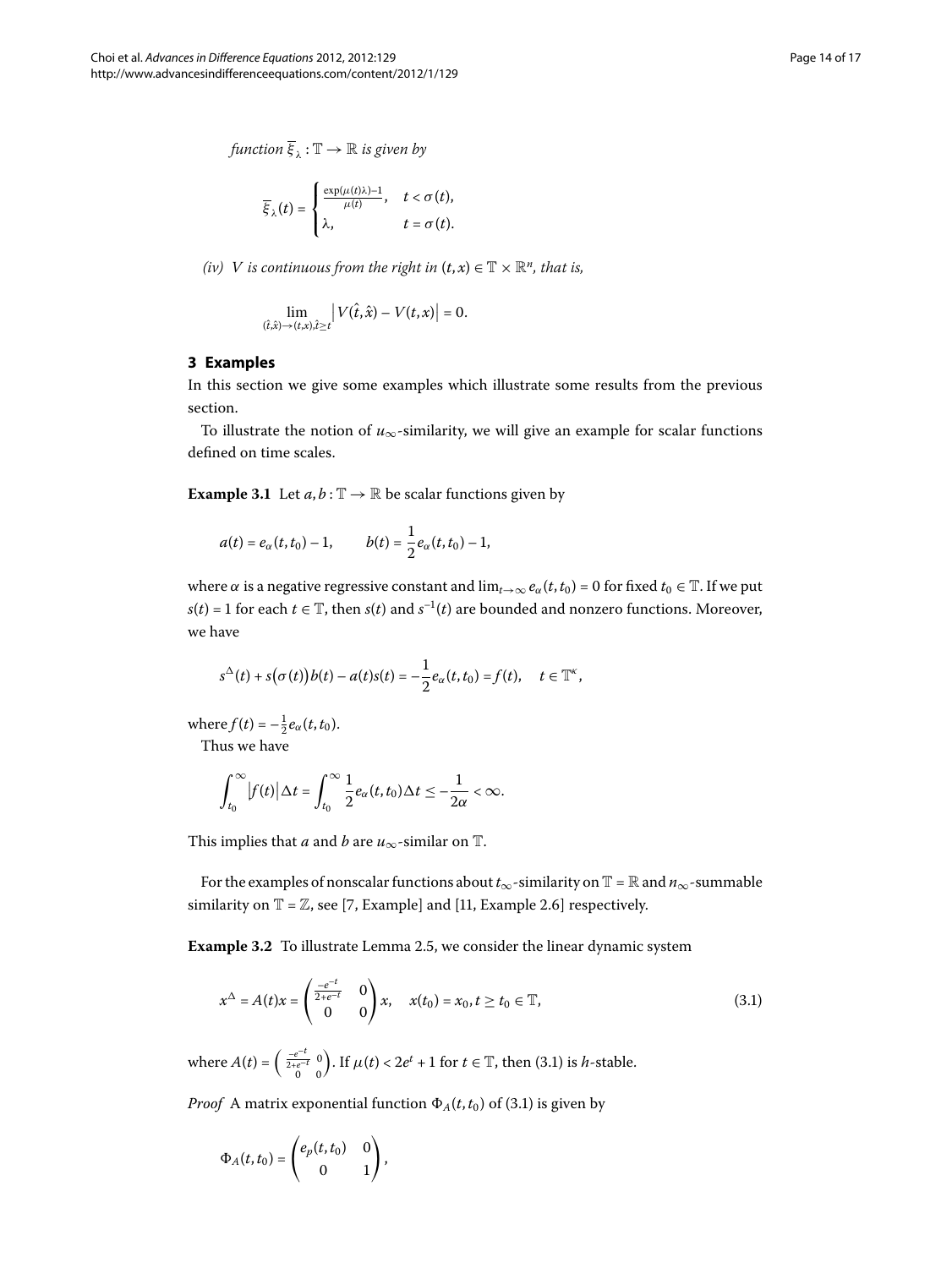where  $p(t) = \frac{-e^{-t}}{2+e^{-t}}$  and  $e_p(t, t_0) = \exp \int_{t_0}^t \xi_{\mu(\tau)}(p(\tau)) \Delta \tau$ . Here the cylinder transformation *ξμ*(*z*) is given by

$$
\xi_{\mu}(z) = \begin{cases} \frac{1}{\mu} \text{Log}(1 + \mu z) & \text{if } \mu \neq 0, \\ z & \text{if } \mu = 0. \end{cases}
$$

It follows that

$$
0 < e_p(t, t_0) = \begin{cases} \exp\left(\int_{t_0}^t \frac{1}{\mu(\tau)} \log(1 + \mu(\tau)p(\tau)) \Delta \tau\right) & \text{if } \mu \neq 0, \\ \exp\left(\int_{t_0}^t p(\tau) \, d\tau\right) & \text{if } \mu = 0 \end{cases}
$$
\n
$$
\leq \begin{cases} \exp\left(\int_{t_0}^t \frac{1}{\mu(\tau)} \log(1 + \mu(\tau)|p(\tau)|) \Delta \tau\right) & \text{if } \mu \neq 0, \\ \exp\left(\int_{t_0}^t |p(\tau)| \Delta \tau\right) & \text{if } \mu = 0 \end{cases}
$$
\n
$$
= \exp \int_{t_0}^t |p(\tau)| \Delta \tau = \exp \int_{t_0}^t \frac{e^{-t}}{2 + e^{-t}} \Delta \tau
$$
\n
$$
\leq M
$$

for each  $t, t_0 \in \mathbb{T}$  with  $t \geq t_0$ , where *M* is a positive constant. Thus we obtain

<span id="page-14-1"></span>
$$
\left|\Phi_A(t,t_0)\right|=\left|\begin{pmatrix}e_p(t,t_0)&0\\0&1\end{pmatrix}\right|\leq ch(t)h(t_0)^{-1},\quad t\geq t_0,
$$

where  $h(t) = e_p(t, t_1)$  is a positive bounded rd-continuous function for a fixed point  $t_1 \in \mathbb{T}$ , and  $c := M + 1$  is a positive constant[.](#page-6-3) Hence system (3.1) is *h*-stable by Lemma 2.5.

To illustrate that the converse of Theorem 2[.](#page-7-0)8 does not hold in general, we give the following example.

<span id="page-14-0"></span>**Example 3.3** [11[,](#page-15-22) Example 5.2] Let T be the unbounded above time scales with  $\mu(t) < 2$ for each  $t \in \mathbb{T}$ . We consider the nonlinear dynamic equation

$$
x^{\Delta} = f(t, x) = -\frac{1}{2}x + x^2, \quad x(t_0) = x_0 = 1
$$
\n(3.2)

and its variational dynamic equation

$$
\nu^{\Delta}(t) = f_x(t,0)\nu(t) = -\frac{1}{2}\nu(t), \quad \nu(t_0) = \nu_0 \neq 0,
$$
\n(3.3)

where  $f_x(t, x) = -\frac{1}{2} + 2x$ . Then  $v = 0$  of (3.3) is *h*-stable, but  $x = 0$  of (3.2) is not *h*-stable.

*Proof* Since the fundamental solution is  $\phi(t) = e_{-\frac{1}{2}}(t, t_0)v_0$  for each  $t \ge t_0$ , Eq[.](#page-14-0) (3.3) is *h*stable with a positive bounded function  $h(t) = e_{-\frac{1}{2}}(t, \hat{t}_0)$  for a fixed point  $\hat{t}_0 \in \mathbb{T}$ [.](#page-14-1) But (3.2) is not *h*-stable because there exists an unbounded solution  $x(t, \hat{t}_0, 1)$  of (3[.](#page-14-1)2) such that

$$
x(t,\hat{t}_0,1)=x(t)>t,\quad t\in\mathbb{T}_0.
$$

**Competing interests**

The authors declare that they have no competing interests.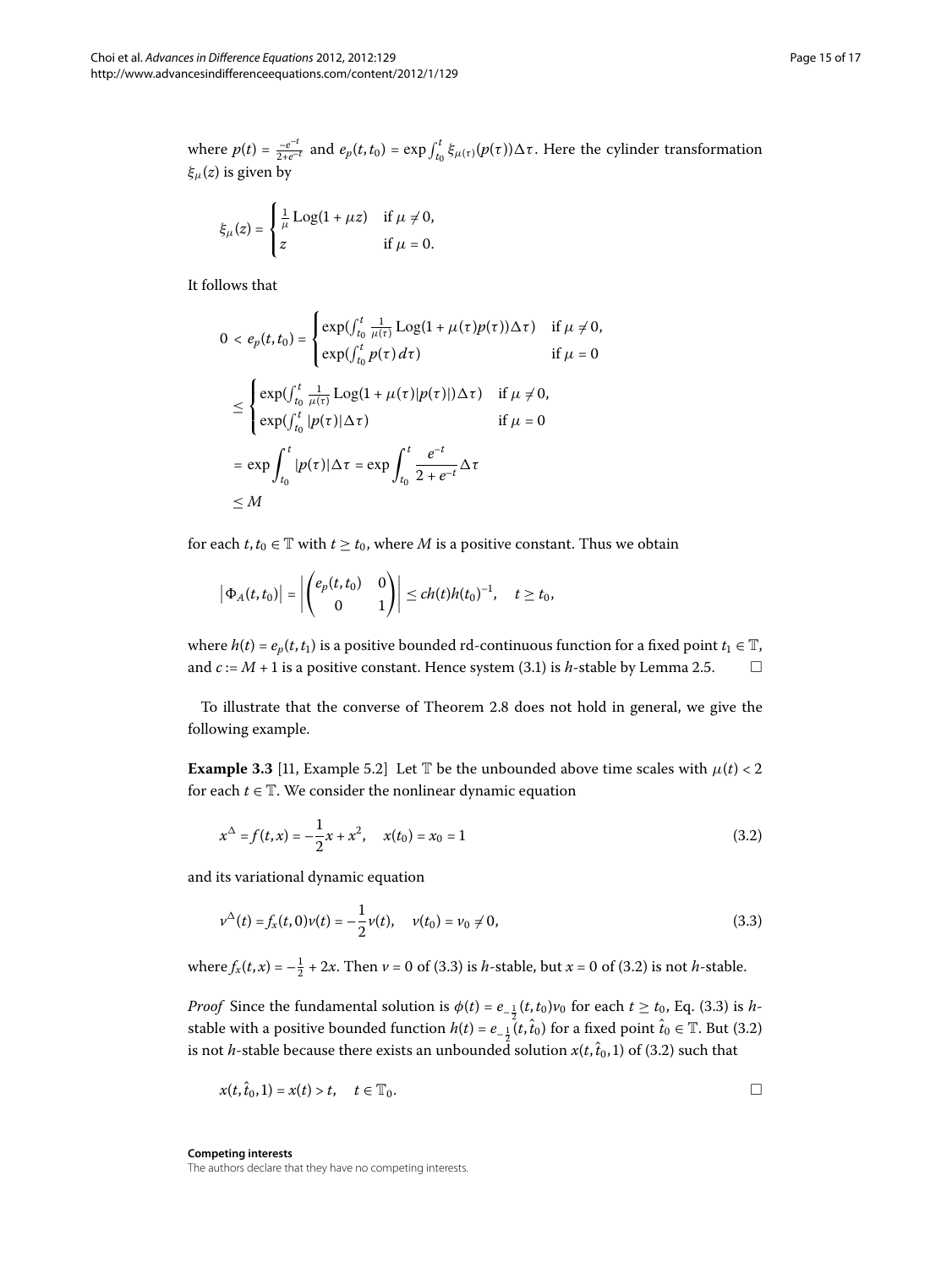#### <span id="page-15-1"></span><span id="page-15-0"></span>**Authors' contributions**

All authors read and approved the final manuscript.

#### **Author details**

<span id="page-15-8"></span><sup>1</sup>Department of Mathematics, Chungnam National University, Daejeon, 305-764, Korea. <sup>2</sup>Department of Mathematics, Yanbian University, Yanji, 133002, China.

#### <span id="page-15-2"></span>**Acknowledgement**

<span id="page-15-29"></span><span id="page-15-3"></span>This work was supported by Basic Science Research Program through the National Research Foundation of Korea (NRF) funded by the Ministry of Education, Science and Technology (NRF-2010-0008835). The authors are thankful to the anonymous referees for their valuable comments and corrections to improve this paper.

#### <span id="page-15-4"></span>Received: 21 December 2011 Accepted: 18 July 2012 Published: 31 July 2012

#### <span id="page-15-20"></span><span id="page-15-18"></span><span id="page-15-5"></span>**References**

- 1. Agarwal, RP: Difference Equations and Inequalities, 2nd edn. Dekker, New York (2000)
- <span id="page-15-21"></span>2. Aulbach, B, Hilger, S: A unified approach to continuous and discrete dynamics. In: Qualitative Theory of Differential Equations (Szeged, 1988), Colloq. Math. Soc. János Bolyai, vol. 53, pp. 37-56. North Holland, Amsterdam (1990)
- 3. Aulbach, B, Hilger, S: Linear dynamic processes with inhomogeneous time scale. In: Nonlinear Dynamics and Quantum Dynamical Systems (Gaussig, 1990), Math. Res., vol. 59, pp. 9-20. Akademie, Berlin (1990)
- <span id="page-15-22"></span>4. Aulbach, B, Pötzsche, C: Reducibility of linear dynamic equations on measure chains. J. Comput. Appl. Math. 141, 101-115 (2002)
- <span id="page-15-23"></span>5. Bohner, M, Peterson, A: Dynamic Equations on Time Scales, An Introduction with Applications. Birkhäuser, Boston (2001)
- 6. Bohner, M, Peterson, A: Advances in Dynamic Equations on Time Scales. Birkhäuser, Boston (2003)
- 7. Choi, SK, Koo, NJ, Ryu, HS: h-stability of differential systems via t∞-similarity. Bull. Korean Math. Soc. 34, 371-383 (1997)
- 8. Choi, SK, Koo, NJ: Variationally stable difference systems by  $n_{\infty}$ -similarity. J. Math. Anal. Appl. 249, 553-568 (2000)
- 9. Choi, SK, Koo, NJ, Goo, YH: Variationally stable difference systems. J. Math. Anal. Appl. 256, 587-605 (2001)
- <span id="page-15-30"></span>10. Choi, SK, Koo, NJ, Song, SM: h-stability for nonlinear perturbed difference systems. Bull. Korean Math. Soc. 41, 435-450 (2004)
- 11. Choi, SK, Goo, YH, Koo, NJ: Variationally asymptotically stable difference systems. Adv. Differ. Equ. 2007, Article ID 35378 (2007)
- <span id="page-15-28"></span><span id="page-15-24"></span>12. Choi, SK, Kang, W, Koo, N: On h-stability of linear dynamic equations on time scales via  $u_{\infty}$ -similarity. J. Chungcheong Math. Soc. 21, 395-401 (2008)
- <span id="page-15-19"></span>13. Choi, SK, Koo, NJ, Dontha, S: Asymptotic property in variation for nonlinear differential systems. Appl. Math. Lett. 18, 117-126 (2005)
- 14. Choi, SK, Koo, NJ, Im, DM: h-stability for linear dynamic equations on time scales. J. Math. Anal. Appl. 324, 707-720 (2006)
- <span id="page-15-25"></span><span id="page-15-6"></span>15. Choi, SK, Im, DM, Koo, N: Stability of linear dynamic systems on time scales. Adv. Differ. Equ. 2008, Article ID 670203 (2008)
- <span id="page-15-9"></span>16. Choi, SK, Goo, YH, Koo, N: h-stability of dynamic equations on time scales with nonregressivity. Abstr. Appl. Anal. 2008, Article ID 632473 (2008)
- <span id="page-15-7"></span>17. Choi, SK, Koo, N: On the stability of linear dynamic systems on time scales. J. Differ. Equ. Appl. 15, 167-183 (2009)
- <span id="page-15-10"></span>18. Choi, SK, Koo, N: Stability of linear dynamic equations on time scales. Discrete Contin. Dyn. Syst. 2009, 7th AIMS Conference, suppl. 161-170 (2009)
- 19. Conti, R: Sulla t∞-similitudine tra matrici e la stabilità dei sistemi differenziali lineari. Atti Accad. Naz. Lincei, Rend. Cl. Sci. Fis. Mat. Nat. 49, 247-250 (1955)
- <span id="page-15-26"></span><span id="page-15-13"></span>20. DaCunha, JJ: Stability for time varying linear dynamic systems on time scales. J. Comput. Appl. Math. 176, 381-410 (2005)
- 21. Elaydi, S: An Introduction to Difference Equations, 3rd edn. Springer, New York (2005)
- <span id="page-15-14"></span><span id="page-15-12"></span>22. Lakshmikantham, V, Leela, S: Differential and Integral Inequalities with Theory and Applications. Academic Press, New York (1969)
- <span id="page-15-15"></span>23. Lakshmikantham, V, Sivasundaram, S, Kaymakcaln, B: Dynamic Systems on Measure Chains. Kluwer Academic, Boston (1996)
- <span id="page-15-27"></span>24. Lakshmikantham, V, Trigiante, D: Theory of Difference Equations: Numerical Methods and Applications, 2nd edn. Marcel Dekker, New York (2002)
- <span id="page-15-16"></span><span id="page-15-11"></span>25. Kloeden, PE, Zmorzynska, A: Lyapunov functions for linear nonautonomous dynamical equations on time scales. Adv. Differ. Equ. 2006, Article ID 69106 (2006)
- 26. Medina, R: Asymptotic behavior of nonlinear difference systems. J. Math. Anal. Appl. 219, 294-311 (1998)
- <span id="page-15-31"></span>27. Medina, R: Stability results for nonlinear difference equations. Nonlinear Stud. 6, 73-83 (1999)
- <span id="page-15-17"></span>28. Medina, R: Stability of nonlinear difference systems. Dyn. Syst. Appl. 9, 1-14 (2000)
- 29. Medina, R, Pinto, M: Stability of nonlinear difference equations. In: Proc. Dynamic Systems and Appl., vol. 2, 397-404 (1996)
- 30. Medina, R, Pinto, M: Variationally stable difference equations. Nonlinear Anal. 30, 1141-1152 (1997)
- 31. Mukdasai, K, Niamsup, P: An LMI approach to stability for time varying linear system with nonlinear perturbation on time scales. Abstr. Appl. Anal. 2011, Article ID 860506 (2011)
- 32. Pinto, M: Perturbations of asymptotically stable differential systems. Analysis 4, 161-175 (1984)
- 33. Pinto, M: Asymptotic integration of a system resulting from the perturbation of an h-system. J. Math. Anal. Appl. 131, 194-216 (1988)
- 34. Pinto, M: Stability of nonlinear differential systems. Appl. Anal. 43, 1-20 (1992)
- 35. Pinto, M, Sepulveda, D: h-asymptotic stability by fixed point in neutral nonlinear differential equations with delay. Nonlinear Anal. 74, 3926-3933 (2011)